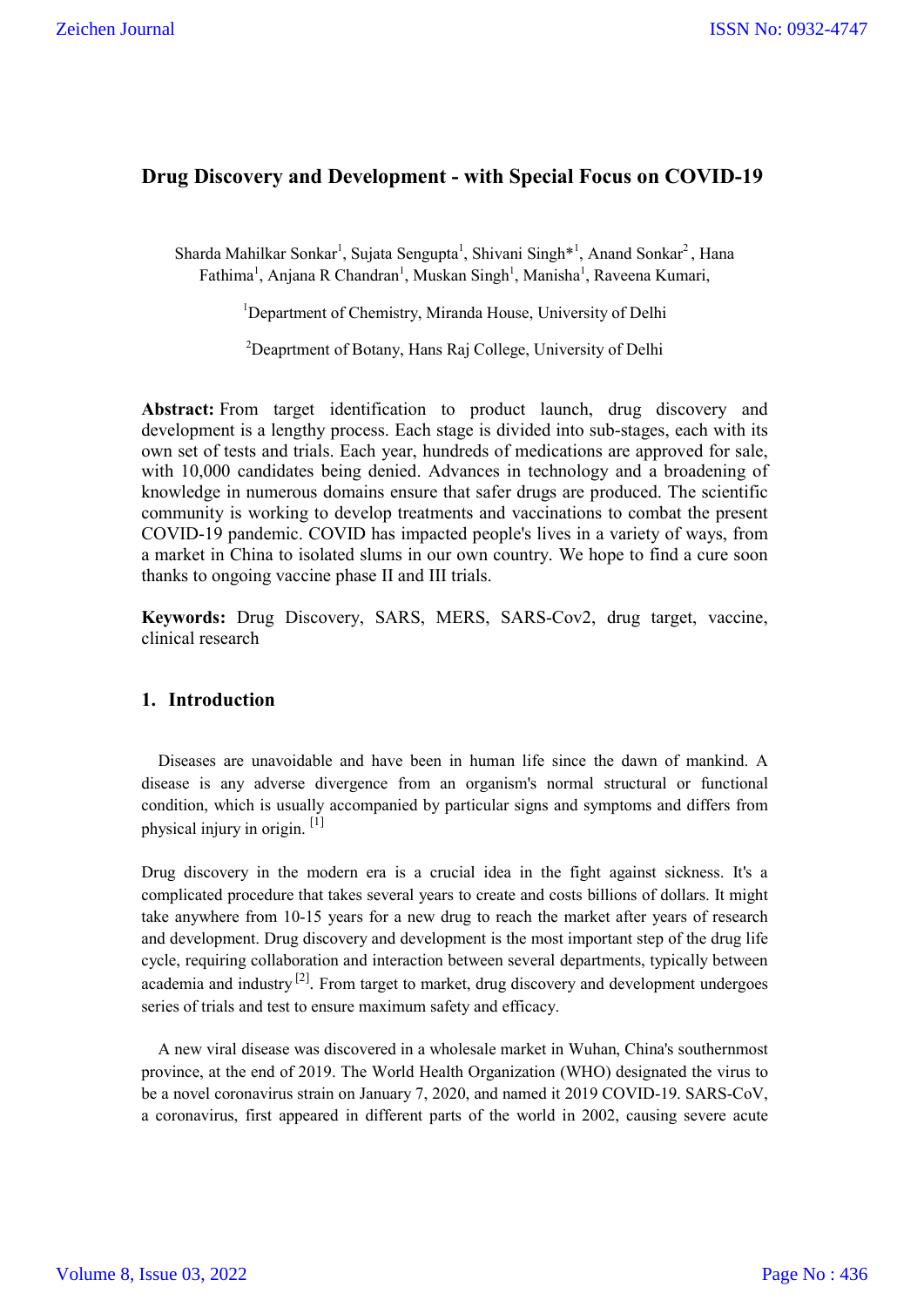respiratory syndrome and killing approximately 900 individuals. MERSCoV infections first appeared in 2012, resulting in 1401 cases, with approximately 500 deaths<sup>[3]</sup>. All of these incidents demonstrate that coronaviruses are a constant threat to humans and the economy, as they appear out of nowhere and have catastrophic repercussions.

Coronaviruses are a group of enclosed, non-segmented, positive-sense single-strand RNA viruses with genomes ranging from 26 to 32 kilobases in size. There is no effective vaccination to treat or inhibit Covid-19, and countries all over the world, including India, are racing to develop one. Several candidates are in the works, with promising outcomes thus far. This article will focus on the complete drug development process, covering the many phases involved from the moment a molecule is recognised as a drug candidate until the time it is approved for use.

### **2. Drug discovery and development**

 Introducing a drug to the market is a complex, expensive, and time-consuming process. It takes 12-15 years from the identification of the target to launching the product and costs the pharmaceutical industries billions of dollars. Each year dozens of new drugs are available in the market. But in their wake, thousands of candidate drugs are rejected.  $[4]$ 

 Drug discovery is patient-focused, to help them overcome disease and improve their quality of life. The goal of the drug development process is to provide patients with effective, safe, and low-cost medicines as quickly as possible. A drug undergoes a succession of rigorous testing and analysis to ensure its efficacy and safety, from target discovery to FDA review and market introduction. Before making it available to patients, adverse side effects, the proper dosage for high therapeutic results, and the administration route are all understood.

According to Intercontinental Marketing Services, global pharmaceutical sales in 2012 were predicted to be \$965 billion, with the majority of sales occurring in North America, Japan, and China.[5] The irony of this innovation investment is that, despite various targets, increased funding, and improved technology, the number of compound approvals has been falling. Between 1995 and 1999, the average annual number of novel molecular entities (NMEs) approved in the United States was 37.6; between 2004 and 2012, it was  $26^{[6]}$ .

 The search for a prospective "druggable" target whose activation or inhibition can cure an illness begins with the identification of a potential "druggable" target. In the search for new targets, bioinformatics, genetic association research, and phenotypic screening are all useful methods. Once a target has been discovered, researchers will look for a molecule or compound that can effectively operate on the target. They go through additional validation methods after target selection, which leads to the lead discovery phase. During lead discovery, a comprehensive search is conducted to identify a drug-like small molecule or biological therapy, referred to as a development candidate, that will progress through preclinical testing, clinical development, and, if successful, commercialization $^{[7]}$ .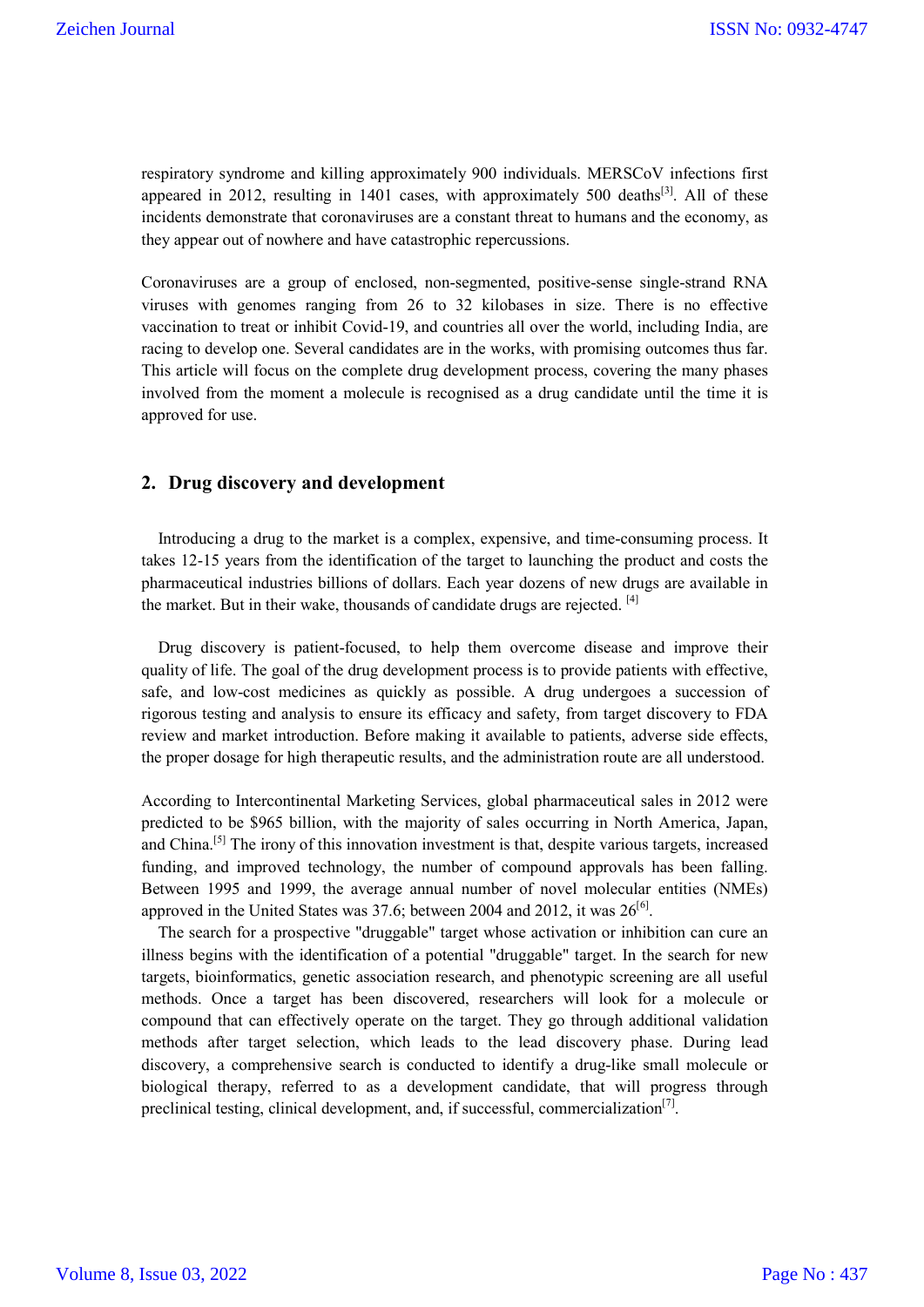The pharmaceutical sector is currently confronting obstacles such as identifying new therapeutic targets, obtaining government permission, and implementing innovative technologies in drug discovery and development. In order to eradicate diseases all across the world, advancements in technology and the pharmaceutical sector are required. Medication discovery nowadays entails hit screening, medicinal chemistry, and hit optimization to limit potential drug adverse effects<sup>[8]</sup>. Every country has its own regulatory authority, which is known as the US Food and Drug Administration (FDA) in the United States and the Medicines and Healthcare Regulatory Agency (MHRA) in the United Kingdom.

### **2.1. STEP 1: Discovery and Development**

**2.1.1. Target Discovery: Identification and Validation:** Target discovery aids in the identification of an appropriate target whose activation or inhibition can cause or prevent a disease. A target is frequently a nucleic acid sequence or protein that plays a role in gene regulation or intracellular signalling [9]. The study target must be safe, effective, and "druggable," meaning that its activity can be controlled by an external substance. A medicine must be able to bind to its target and impact its function in some way. Enzymes, cell signalling receptors, structural proteins, and regulatory factors such as protein kinases are the most prevalent targets. Nucleic acids, such as mRNA, lipids, and carbohydrates are among the other targets that are increasingly being studied<sup>[10]</sup>. GPCRs (G-protein-coupled receptors) are one type of pharmacological target. The different technologies utilised to discover a prospective target include genomics, proteomics, genetic association, and reverse genetics, as well as clinical and in vivo research. Good target identification and validation guarantees a secure relationship between the target and the disease, as well as aiding in the cure of the disease by modulation of the target. Researchers have traditionally used natural substances from plants, fungi, or marine animals as the basis for these candidate medications, but scientists are increasingly harnessing knowledge gathered from genetics and protein research to design novel molecules using computers. There could be as many as 10,000 chemicals evaluated, with only 10 to 20 potentially interfering with the illness process [7]. Most of the targets are originally identified using public databases and scientific literature such as Drug bank and TTD. Target deconvolution or target discovery can both be used to identify a target.

Deconvolution of the target begins with a medicine that looks to be effective, and the target is then identified retrospectively. There are several approaches to achieve target deconvolution, including affinity chromatography, expression cloning, protein microarray, reverse transfected cell microarray, and biochemical suppression.

The phenotypic method to drug development is part of the target deconvolution field, and it entails exposing cells, isolated tissues, or animal models to small compounds to see if they have the intended impact, which is manifested as a change in phenotype [9]. The capacity to find molecules and pathways that were previously unknown to be involved in a disease is the most significant benefit of phenotypic screening.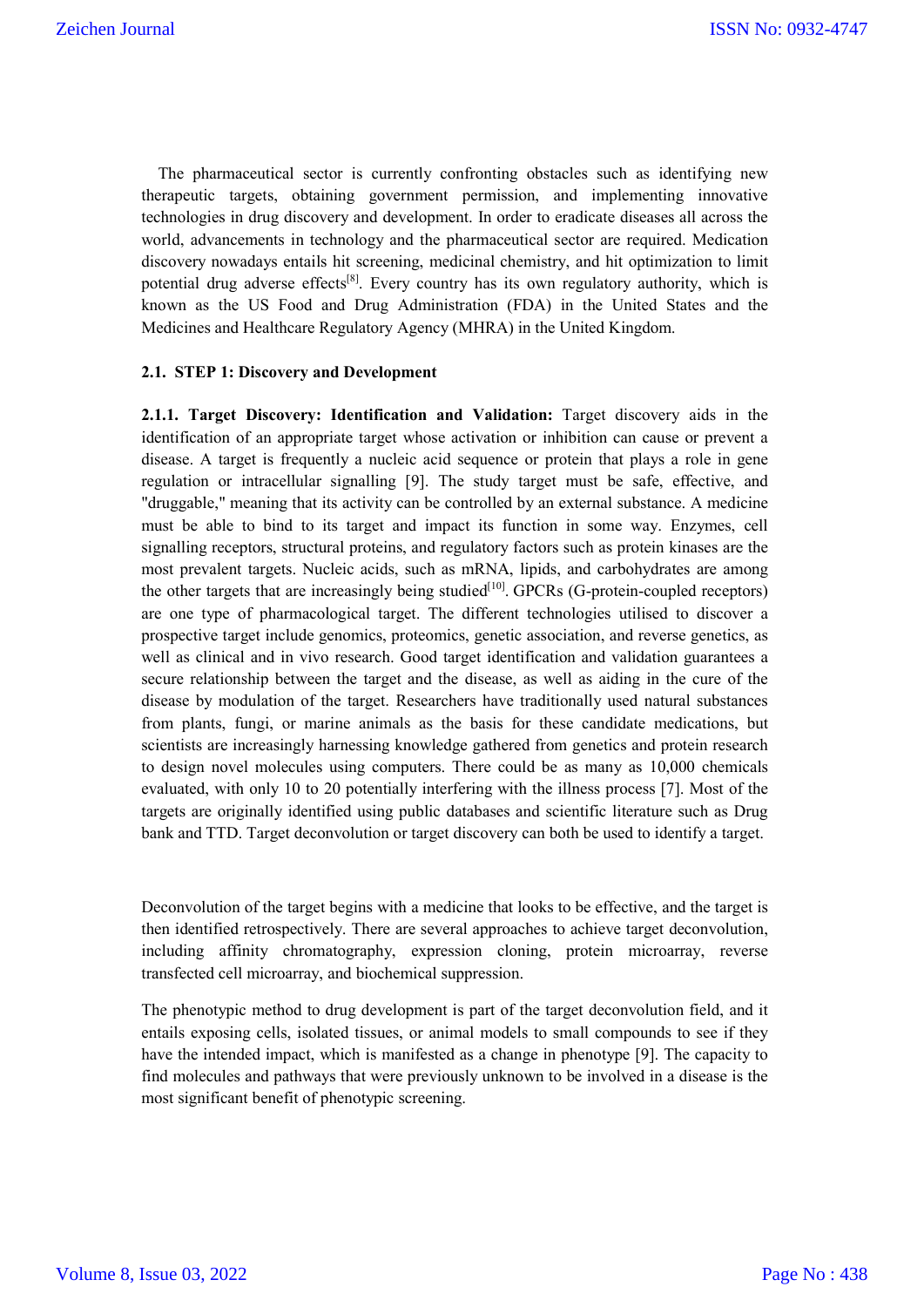A novel target is discovered in the target discovery procedure in order to create a new drug. Each candidate target in target-based screening is validated using a variety of experimental methods, including modification of the target, to show that it is directly or indirectly implicated in the disease or condition of interest [9].

**2.1.2. Hit discovery and lead identification:** To find naturally occurring chemicals that can be repurposed as medications, screening experiments are carried out. Synthetic chemicals can also be created to interact with the predicted target while without interfering with other biological processes. In addition to determining the drug's mechanism of action, preliminary safety tests are carried out in cell culture. The drug's pharmacokinetics and pharmacodynamics — how it is metabolised and how it affects various biological functions — are being investigated [9]. During the hit discovery and lead identification phases of the drug discovery process, compound screening assays are created after target validation. The primary goal is to discover compounds that interact with the drug's target. Assays are test methods that evaluate a new drug candidate's efficacy and potency at the cellular, molecular, and biochemical levels. A chemical that interacts with the target of interest is referred to as a "hit" [7]. By refining the screening criteria to pick more promising molecules for subsequent development, lead compounds are selected from a succession of "hits." Off-target effects, as well as Physico-chemical and ADME (absorption, distribution, metabolism, and excretion) properties, may be screened for in secondary tests used for lead selection [9]. In a screening library, there will be 30,000 to one million compounds, of which 10,000 will interact positively with the target of interest. Small molecule hits from an HTS are reviewed and optimised in a restricted way into the lead compound in the hit to Lead process. The hit-tolead process aims to boost a compound's potency, selectivity, and physicochemical qualities (such as solubility and stability) in preparation for in vitro and in vivo testing [8]. A promising lead should be taken into the bloodstream, delivered to the site of action, efficiently digested, and eliminated from the body. To determine the toxicity of a substance, cytotoxicity and genotoxicity tests are performed. The lead optimization procedure is then applied to these compounds.

**2.1.3. Lead Optimisation:** The hit-to-lead method produces lead compounds that are changed to boost efficacy and potency while reducing negative effects. Lead optimization designs the drug candidate by conducting experimental testing utilising animal efficacy models and ADMET tools. The goal of lead optimization is to improve the most promising compounds' efficacy, reduce toxicity, or boost absorption. Properties of lead series and biological activity are studied using in vitro and in vivo tests. To quickly evaluate and move the compounds, and the series, toward the optimal candidate profile, rigorous and important data must be gathered in a precise, timely manner. The identification of a preclinical candidate is the result of lead optimization [11]. Drug development begins when a lead chemical for a drug candidate is discovered.

#### **2.2. STEP 2: Preclinical Research**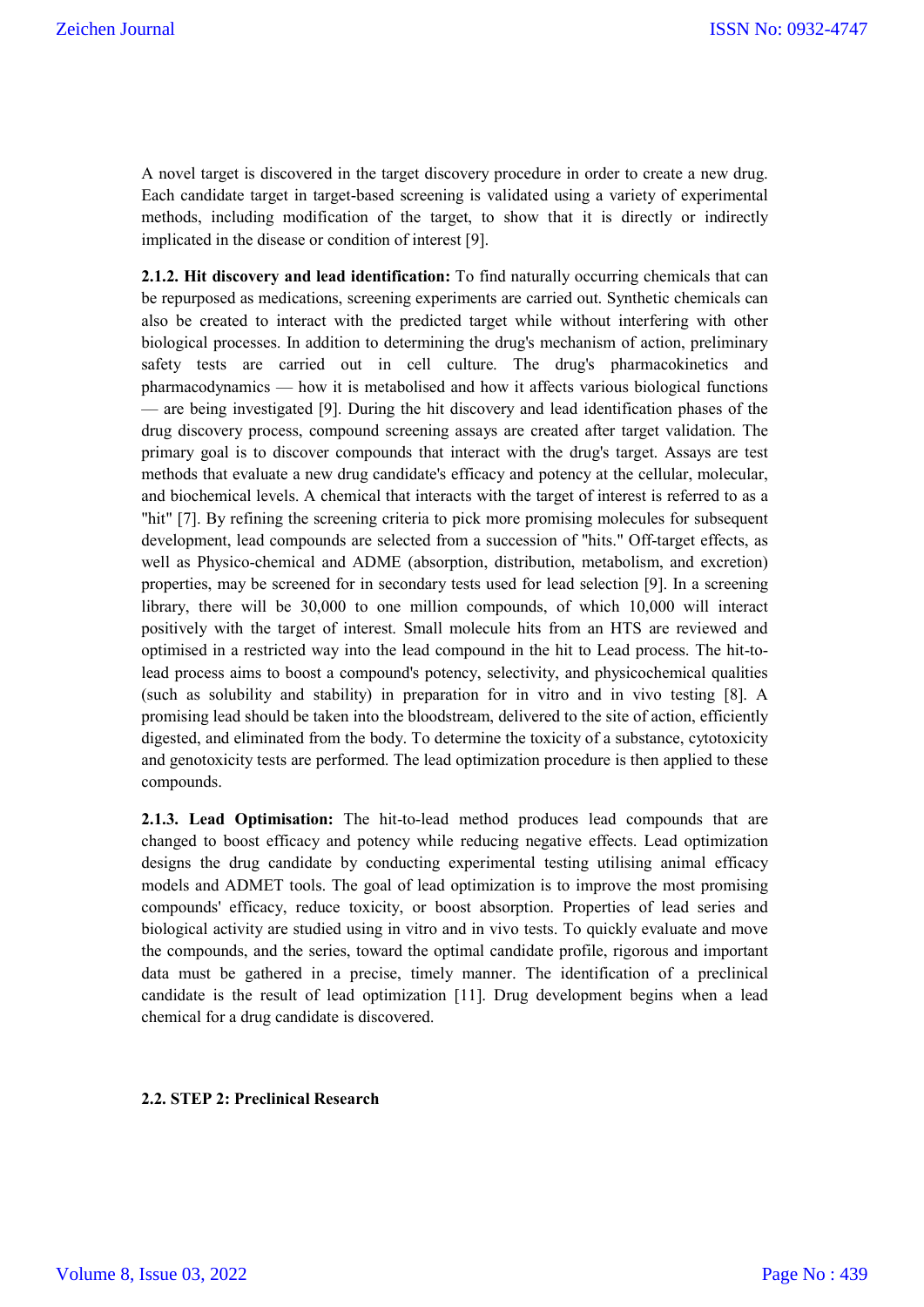Preclinical studies entail comprehensive testing on animal models to determine efficacy, safety, toxicity, and pharmacokinetic (PK) information. At this point, the drug's side effects are being monitored. Preclinical research isn't usually extremely long. These studies go into great detail about dose and toxicity levels. Researchers compile and examine their findings after completing a preclinical test. Preclinical studies entail comprehensive testing on animal models to determine efficacy, safety, toxicity, and pharmacokinetic (PK) information. At this point, the drug's side effects are being monitored. Preclinical research isn't usually extremely long. These studies go into great detail about dose and toxicity levels. Researchers assemble and examine their findings after completing a preclinical test to determine whether the medicine should be tried in humans. To achieve trustworthy results, preclinical research must follow Good Laboratory Practice (GLP) guidelines, which are needed by authorities such as the FDA before filing for approval as Investigational New Drugs (IND). The relationship between a drug's concentration in the body and its biological action is described by pharmacodynamics[12]. The therapeutic index of a medicine is determined by pharmacodynamics, which describes the quantity of dose that causes toxicity as well as a therapeutic benefit. Changes in plasma concentrations over time as a result of absorption, distribution, disposition, metabolism, and excretion are described in pharmacokinetics (ADME). For later rounds of the clinical study, ADME profiling is crucial for determining the dose range and administration schedule [11]. In vitro, in vivo, and, more recently, in silico models with controlled dosages are used in preclinical trials.

Because in vitro investigations use cell, tissue, or organ cultures, or focus on specific cell components such as protein, they are quick, simple, and cost-effective. Isolated cells in a Petri dish may behave differently than cells in the body, where they interact with millions of others. As a result, in vitro models are unable to anticipate results, necessitating more sophisticated preclinical testing.

In vivo research for the discovery of novel medications involve animal models. This study [13] uses animal models that replicate human circumstances, such as knockouts or genetically engineered mice. In vivo studies are carried out in rodents such as the mouse, guinea pig, hamster, and non-rodents to comply with FDA regulations. Primates such as monkeys, apes, and others are occasionally utilised to study bigger compounds. Mice are the most commonly utilised animal models because 99 percent of all mouse genes overlap with human genes. To avoid sex-based prejudices, the most appropriate animal must be used. A medication could cause a male animal to behave differently than a female. The selection of relevant animal models is based on a number of factors, including species-specific physiology, similarity of the target organ, metabolic pathways, and financial, regulatory, and ethical considerations [11]. Animal testing, like human testing, is rigorously controlled in most countries and requires clearance from local ethical review committees to ensure that the experimental subject is not harmed unnecessarily. The IACUC, as well as other international and domestic bodies, regulates animal use in drug development and ensures that specified rules are followed. Skin equivalent systems, quantitative structure-activity-relationship (QSAR),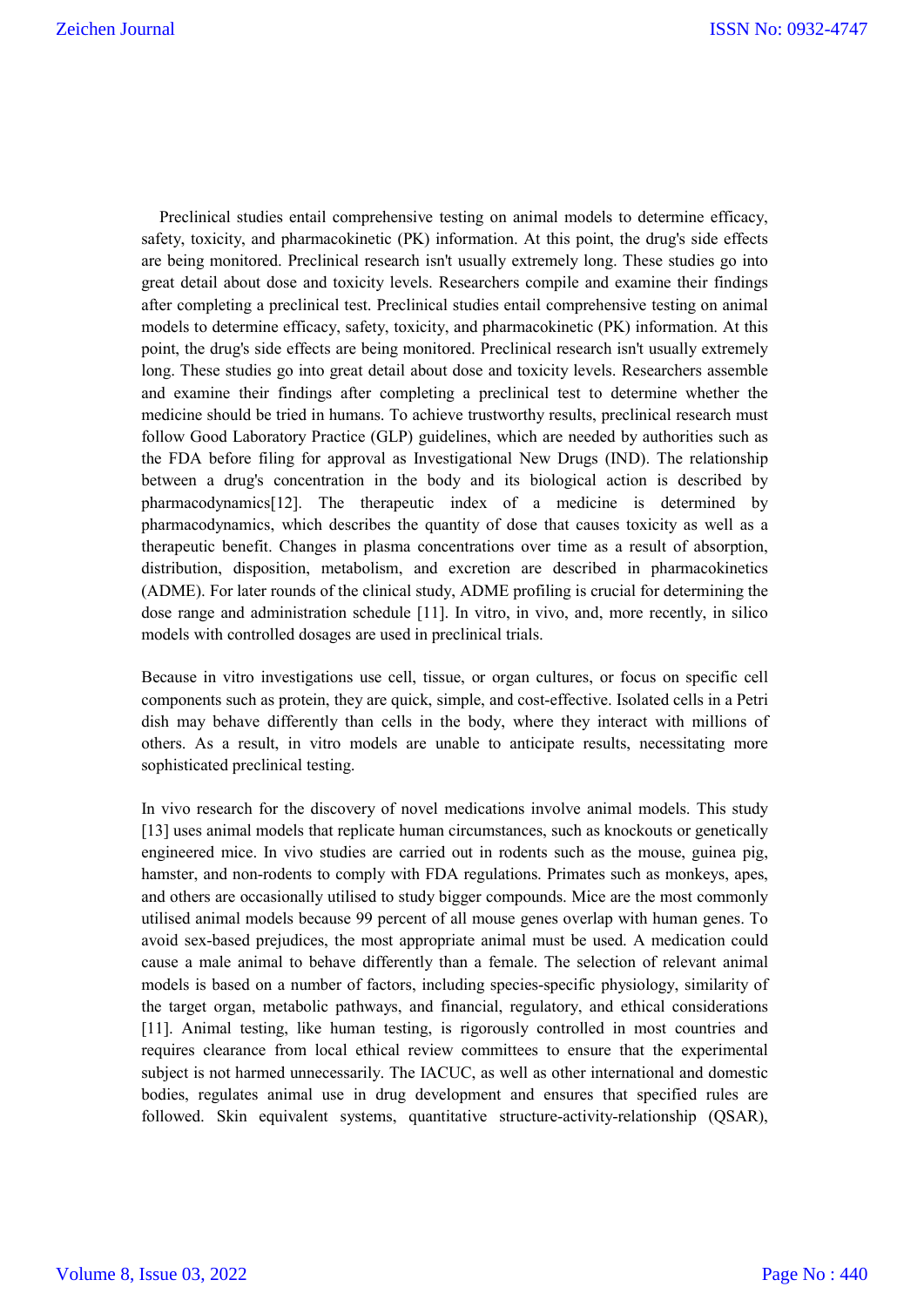virtual trials, patient-drug database research, stem cell and genetic testing, and MRIs, CT scans, and micro-dosing are all alternatives to using animals [8]. In silico experiments are now more relevant than in vivo and in vitro research, thanks to advances in bioinformatics and computer technology. In silico investigations employ computer modelling to see how a candidate might react in in vitro and in vivo tests. These computer simulations necessitate specialist understanding in biochemistry and molecular biology in addition to technology requirements [11].

Despite the best attempts to find the right animal model, medicines often have different pharmacodynamic features when given to humans. As a result, one out of every five preclinical medications is approved for clinical usage. [4]

### **2.3. STEP 3: Clinical Trials**

 Following the completion of preclinical research, researchers move on to clinical drug development, which involves studying the effects of medications on humans using human volunteers. Preclinical research can help answer basic issues about a medicine's safety, but it can't replace studies of how the drug will interact with the human body. The term "clinical research" refers to human studies or trials [14]. An Investigational New Drug (IND) must be submitted to the FDA before clinical studies can commence [15]. The FDA undertakes a thorough assessment of the IND and responds within thirty days. The FDA either accepts the IND for the start of the clinical trial or places it on hold until more information is received. It is uncommon for FDA to cancel an IND submitted because to the high expenditure of time and money up to the preclinical stage. Before starting a clinical trial, the FDA usually makes suggestions for improvements. Clinical trials identify the ideal pharmacological dosage for a positive therapeutic effect. The clinical trial is divided into three stages. Before moving on to the next phase, researchers must submit their report to the FDA after completing each phase.

**2.3.1. Phase 1:** Small doses of medicines are given to 20-100 healthy participants during phase 1 of clinical trials. This phase aids researchers in determining the drug's safety, pharmacokinetics, absorption, metabolism, and elimination effects on the human body. There are adverse effects to be aware of, as well as safe dosage limits. The phase takes anywhere from a few months to two years to complete. Around 70% of the compounds will be deemed safe enough to move through to phase 2 trials. Carcinogenicity testing on mouse animal models, specifically the Tg rasH2 mouse, which is used to predict the carcinogenic risk of substances, is also done during this phase. The time required for carcinogenicity testing was reduced from two years to six months using this methodology [13].

**2.3.2. Phase 2:** Phase 2 evaluates the drug's safety and efficacy in a group of 100-500 patients over a period of months to years. These people have the ailment that the new medicine is supposed to help with. Phase 2 will identify the most effective dose and administration route (oral or intravenous), as well as the optimal dosing interval and product safety [8]. In this phase, adverse events, side effects, and efficacy are all monitored. Because of safety concerns or unacceptable side effects, the majority of medications fail in phase 2 clinical trials.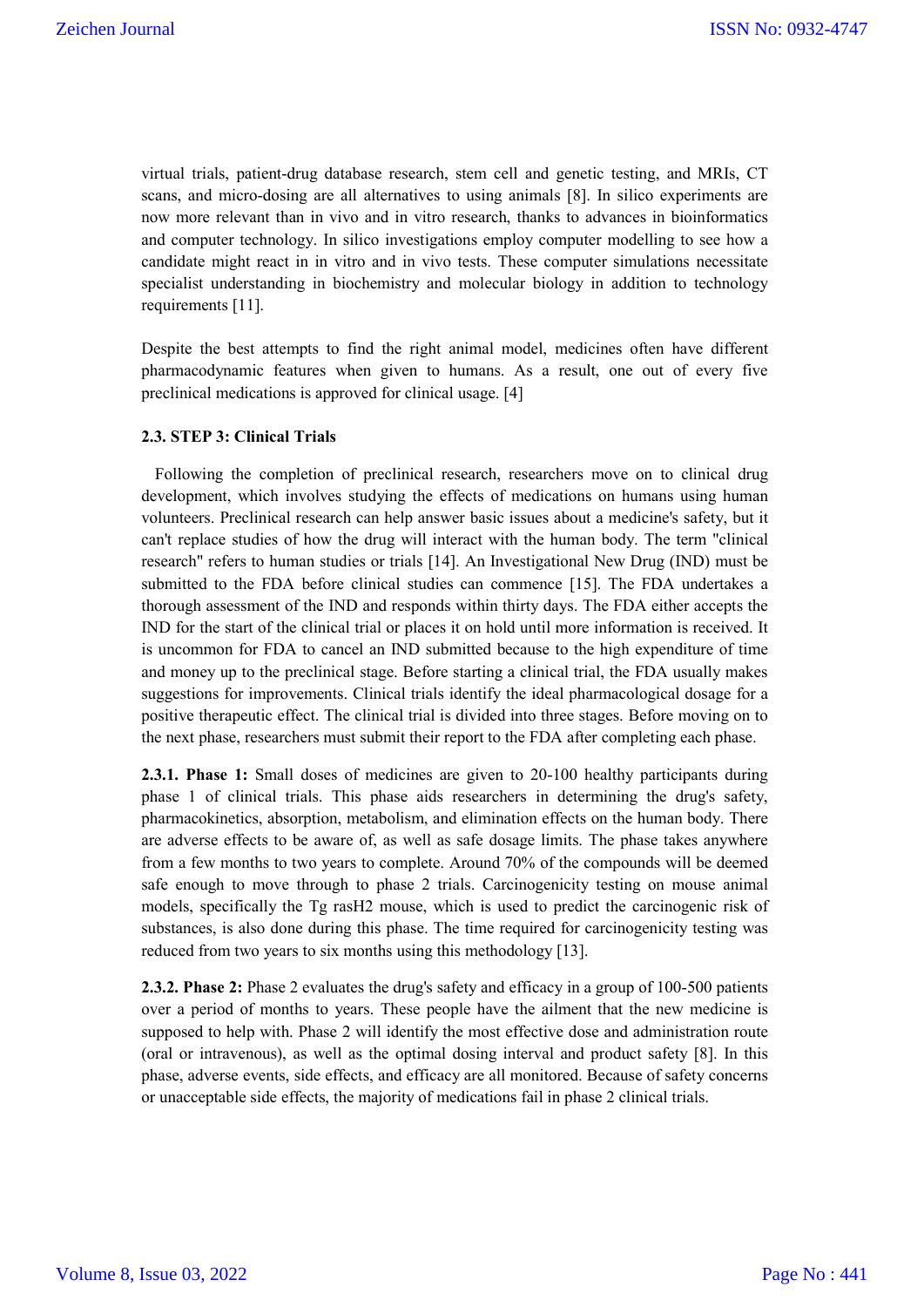**2.3.3. Phase 3:** Only about 12% of medications make it past this stage. To acquire statistically significant data, researchers test the medication on 1000-5000 patients across several international sites. If the drug successfully completes this phase, data from a larger number of patients is used to determine the proper dose for a high therapeutic effect in the future. In preparation for full-scale production after drug approval, phase 3 studies necessitate substantial collaboration, organisation, and coordination and control by an Independent Ethics Committee (IEC) or an Institutional Review Board (IRB). Phase 3 confirms the results of phase 2 in a broader population and determines the most appropriate dose scale. In phase 1 and 2 trials, a larger number of participants aids in the detection of any undetected side effects. Good Clinical Practices (GCP), the Health Insurance Portability and Accountability Act (HIPAA), and adverse event reporting to the IEC/IRB all govern and safeguard the safety of human patients throughout clinical studies [8].

Despite all of these efforts, medicine will fail 10% of the time at this level. A pharmaceutical company can obtain FDA approval to market a medicine once phase 3 is completed.

#### **2.4. STEP 4: FDA Review**

 Following the completion of clinical studies, the FDA receives a New Medicine Application (NDA) for review and approval of the drug. In the United States, the application procedure for marketing permission is known as a New Drug Application. This process is known as Marketing Authorization Application (MAA) in the European Union and other nations [9]. Only if the medicine has been shown to be safe and effective in clinical trials can an NDA be filed. This will necessitate a large amount of data, including information on all phases and trials, preclinical and clinical results, animal models, safety precautions, and potential drug interactions. The FDA examines the study's findings before deciding whether or not to approve it. Before a decision is made, more research or an expert advisory panel may be required. The review team has 6 to 10 months to make a decision on whether or not to approve the application. A number of factors can cause a New Drug Application to fail. Some of them are toxicity effectiveness, PK characteristics, bioavailability, or poor drug performance. When it comes to safety concerns, the FDA has the authority to reject the NDA if toxicity is excessive in animals or human patients. PK characteristics or poor bioavailability due to low water solubility or high first-pass metabolism can also lead a medicine to be rejected by the FDA. Inadequate action duration and unforeseen human drug interactions are two PK explanations of medication failure [13]. When a medicine is approved, the process of "labelling" begins. The grounds for approval and the optimum way to take the drug are accurately and honestly described on the label [14]. Before the product is launched, other actions such as manufacturing scale-up and sterilisation, product storage, shipping and distribution arrangements, production staff, and quality team availability must be started.

#### **2.5. STEP 5: Post-Marketing Monitoring**

While a medicine is on the market, pharmaceutical companies conduct post-marketing surveillance. The term "post-marketing safety surveillance" refers to the monitoring of a drug after it has been approved and released into the market [9]. Unexpected adverse effects and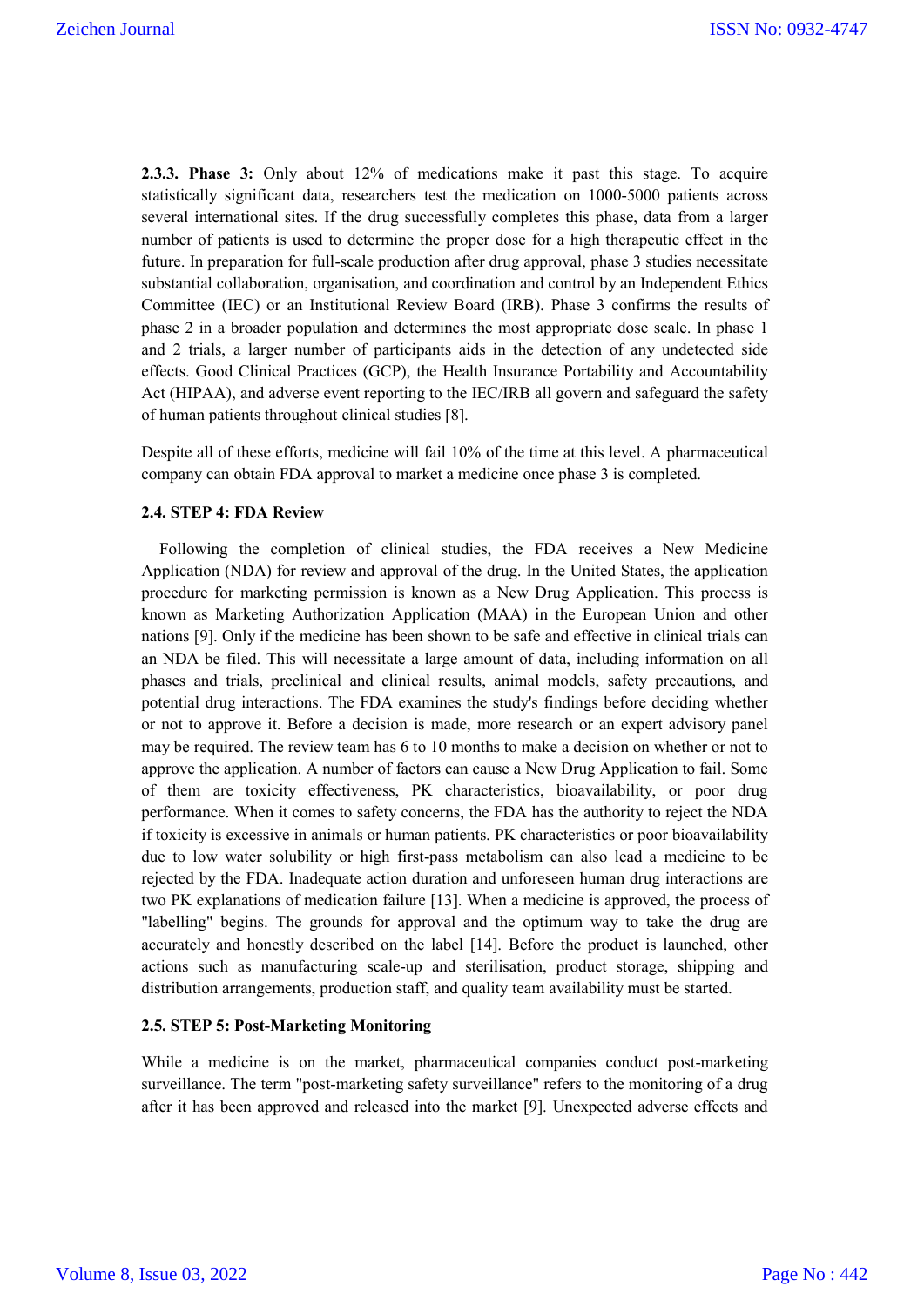potential other uses of the medicine have been observed in the population following the debut of the product. Clinical studies give valuable information on safety and efficacy, but they have some drawbacks when applied to a larger population. As a result, a product can only be considered safe after months or years on the market. Clinical trials are useful in a variety of ways. Following drug approval and production, the FDA mandates drug companies to use the FDA Adverse Event Reporting System (FAERS) database to track the medicine's safety. FAERS assists the FDA in the implementation of its post-market safety surveillance programme. Manufacturers, health professionals, and customers can all report concerns with licenced pharmaceuticals using this service [8]. When the FDA receives reports of a prescription problem, it corrects the information and adds further caution as well as other measures to address more serious issues.

**2.5.1 Phase 4:** After the medicine has been approved, phase 4 studies are carried out. Thousands of volunteers will be diagnosed with the illness for which the medicine has been licenced. Phase 4's key goal is to learn more about the drug's long-term risks and other benefits as it becomes more commonly used. The data gathered in the "real world" will also aid in the drug's development.

Only 25 of the 25,000 chemicals chosen are tested on people, and only 5 of them make it to market, with only one recouping the investment. To better mirror the complexity of human disease pathways, current standard preclinical techniques must be improved. It takes a long time to find and develop a new drug. A drug undergoes a sequence of tests and alterations from the laboratory to our bedside to ensure optimal safety and efficacy. Due to a variety of reasons such as technology advancements, emerging new diseases, and so on, the drug development process has always been large and dynamic. Safety and efficacy should never be sacrificed during the development of a drug, regardless of how long or how much time it takes. Drug research and development will become considerably easier in the future, thanks to new technologies.

### **Modern Technologies in Drug Discovery**

 The process of discovering new candidate pharmaceuticals is known as drug discovery. It entails a wide range of tasks, including candidate identification, synthesis, optimization, and therapeutic efficacy testing. Drug development might take anything from 12 to 15 years from product identification to commercialization.

 The field of drug development is a difficult one. Identification of a new drug, high throughput screening, structure-based drug design, molecular modelling, and translation medicine are all processes in the creation of marketable treatments. Technological advancements are critical in creating pharmaceuticals in a short amount of time. A few technologies that enhance drug discovery and development include high throughput screening (HTS), computer-assisted drug discovery (CADD), and molecular docking.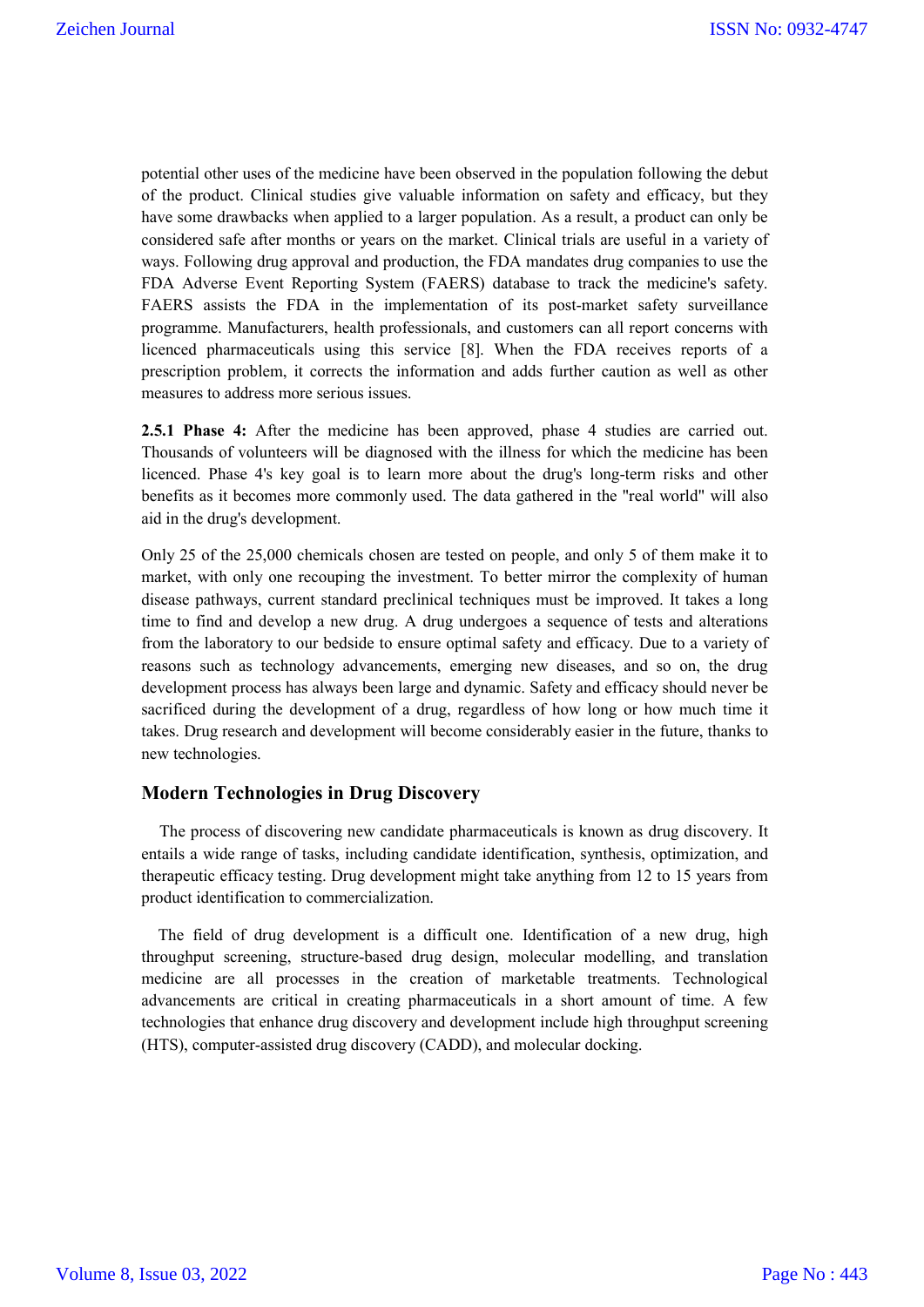#### **3.1. High Throughput Screening**

HTS is a method of employing an HTS platform to test various pharmaceuticals, mainly drugs. The drug response curves for each molecule examined are created immediately after the screen is completed. A gadget that allows for the rapid testing of a large variety of chemical and biological tests.

It is primarily used in the pharmaceutical sector to rapidly test a large number of biological compounds, which is typically employed in medication development. Because of its speed, efficiency, and low cost, it has acquired widespread acceptance and has become a common method for drug discovery in the pharmaceutical sector. Scientific research and biological testing have both changed as a result of it.

With better efficiency and cheaper costs, HTS intends to screen 1,00,000 or more samples each day. Because of the great sensitivity and speed of assays, HTS is becoming increasingly important. With the latest technologies on the market, it has become a competitive technique. [9]

#### **3.2. Computer Aided Drug Discovery**

 The imaginative process of generating and designing novel pharmaceuticals utilising a wide range of computational tools is known as computer aided drug discovery (CADD). Another term for computer-aided drug design is in silico drug design.

A drug's development is a lengthy and time-consuming process that takes more than a decade. Computers, on the other hand, are now playing an increasingly crucial role in many research fields and are being utilised to speed up pharmaceutical research. From the first idea to clinical testing, scientists use computers in every phase of medication development. Scientists can develop prospective active candidates more quickly with the use of fast computer systems. Researchers can screen millions of chemicals in seconds using computer-assisted techniques.

 CADD is projected to grow as a large technology in today's world as it gains popularity, implementation, and recognition. Researchers are interested in using computational tools to advance drug discovery because CADD identifies the most promising drug candidate by eliminating all unwanted molecules. It decreases the amount of time and money spent on chemical and biological testing. It is distinguished by its speed, cost-effectiveness, timeconsuming nature, and automatic nature. It lowers the number of drug discovery failures.

 In silico technologies based on knowledge of the target receptor structure or the chemical structure of active small molecules (ligand based) are frequently employed in the early stages of drug development projects for discovering and optimising hit or lead compounds of pharmaceutical research institutes. Computational techniques to drug design include ligandbased and structure-based approaches. It provides useful data on target molecules, lead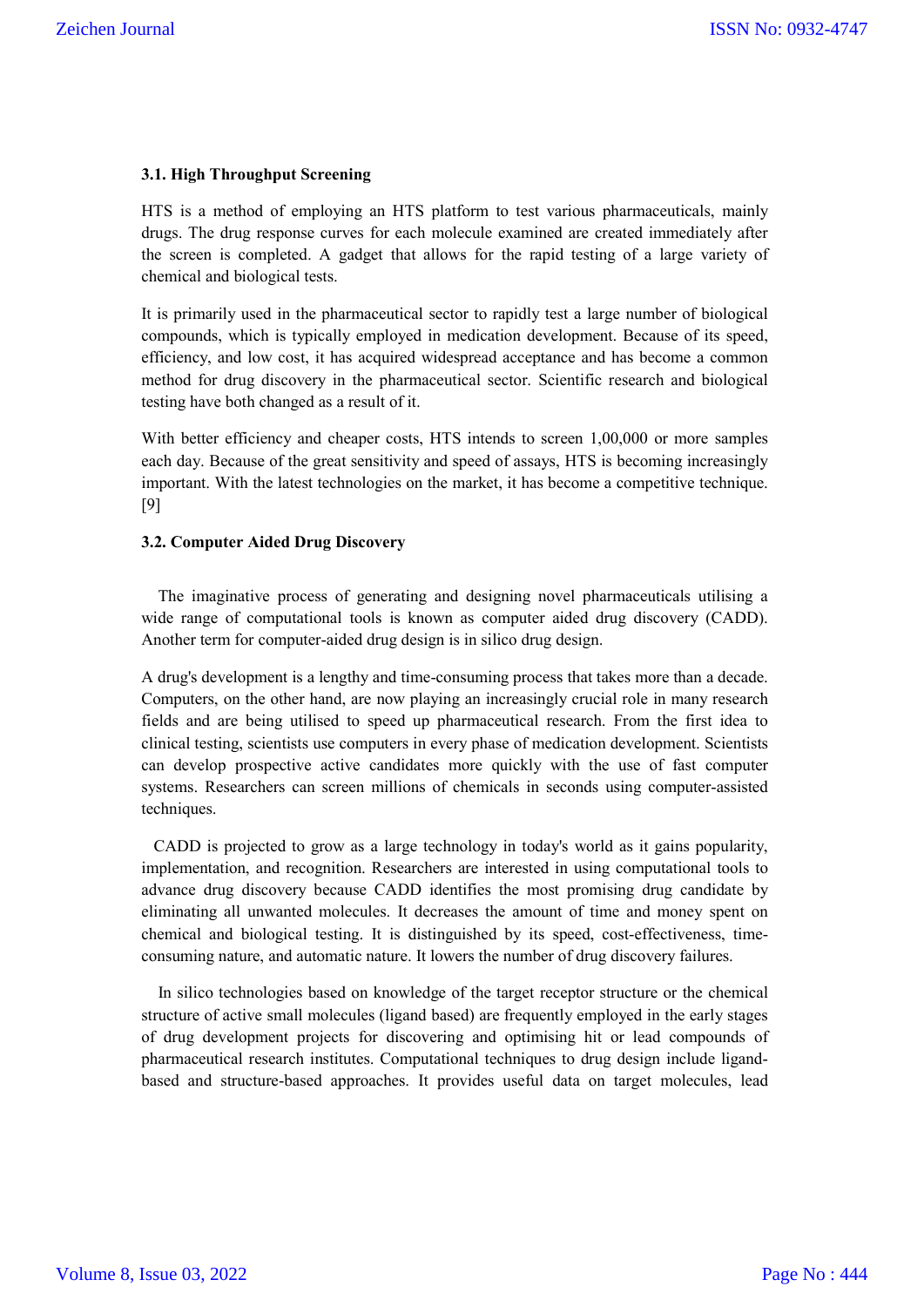compounds, screening, and optimization. The most recent breakthroughs and newly available software tools provide a foundation for creating specificity-required ligands and inhibitors.

#### **3.3. Molecular docking**

Molecular docking is a computer-assisted method for simulating the interaction of two or more molecules to produce a three-dimensional structure of an intermolecular complex.

It's utilised to see if the ligand and target molecule could work together as a binding site for two or more constituent molecules with the same structure. During docking, several conformers interact and are compared to one another. The molecules that bind to the target molecules, which are usually tiny molecules, are known as ligands. The receiving molecules, which are mainly proteins, are known as target molecules. It's similar to "lock and key," in which the target has a certain form that corresponds to the shape of the ligand. Essentially, the ligand fits into the target like a key does into a lock.

### **3. Earlier Coronaviruses: History**

 Coronaviruses are a large virus family with hundreds of distinct viruses. Bats, chickens, camels, and cats are all affected by the bulk of them. Viruses that infect one species can occasionally mutate and infect another. "Spillover" or "cross-species transmission" is the term for this. Coronaviruses are a type of RNA virus that causes infections in the respiratory tract in birds and mammals. Coronaviridae is a family of Nidovirales that includes these viruses. Because of the crown-like spikes on the virus's outer surface, it was given the name Coronavirus. These viruses have a single-stranded RNA nucleic material with a length ranging from 26 to 32 kbs and are tiny (65-125nm in diameter). [16] Along with infecting birds and mammals, SARS-CoV, MERS-CoV, and the more recent COVID-19 infection infect people. A moderate infection causes the common cold, but severe strains can cause SARS-CoV, MERS-CoV, and the more recent COVID-19 infection. There are no antiviral medications or vaccines available to treat or prevent human coronavirus infections as of yet.

The coronavirus family has its origins on Earth a long time ago. The corona virus was first reported in the 1920s, when a respiratory ailment spread among hens in North America. Two other animal corona virus stains affecting mice were found in the late 1940s. After decades of investigation, the first human coronaviruses were found in the 1960s. In 1965, Tyrell and Bynoe were the first to identify coronavirus, which they discovered in the respiratory tract of a patient who had a common cold. B815, the virus's moniker, was given to it. Almost simultaneously, Hamre and Procknow described a similar virus, which they dubbed 229E [17]. Electron microscope analysis revealed that both viruses had a similar shape and a size range of 80-150 nm. When a group of virologists looked at several strains of human and animal viruses, they discovered the same results. As a result, a new genus of virus was found, and it was given the name "CORONA" because of its crown-like look.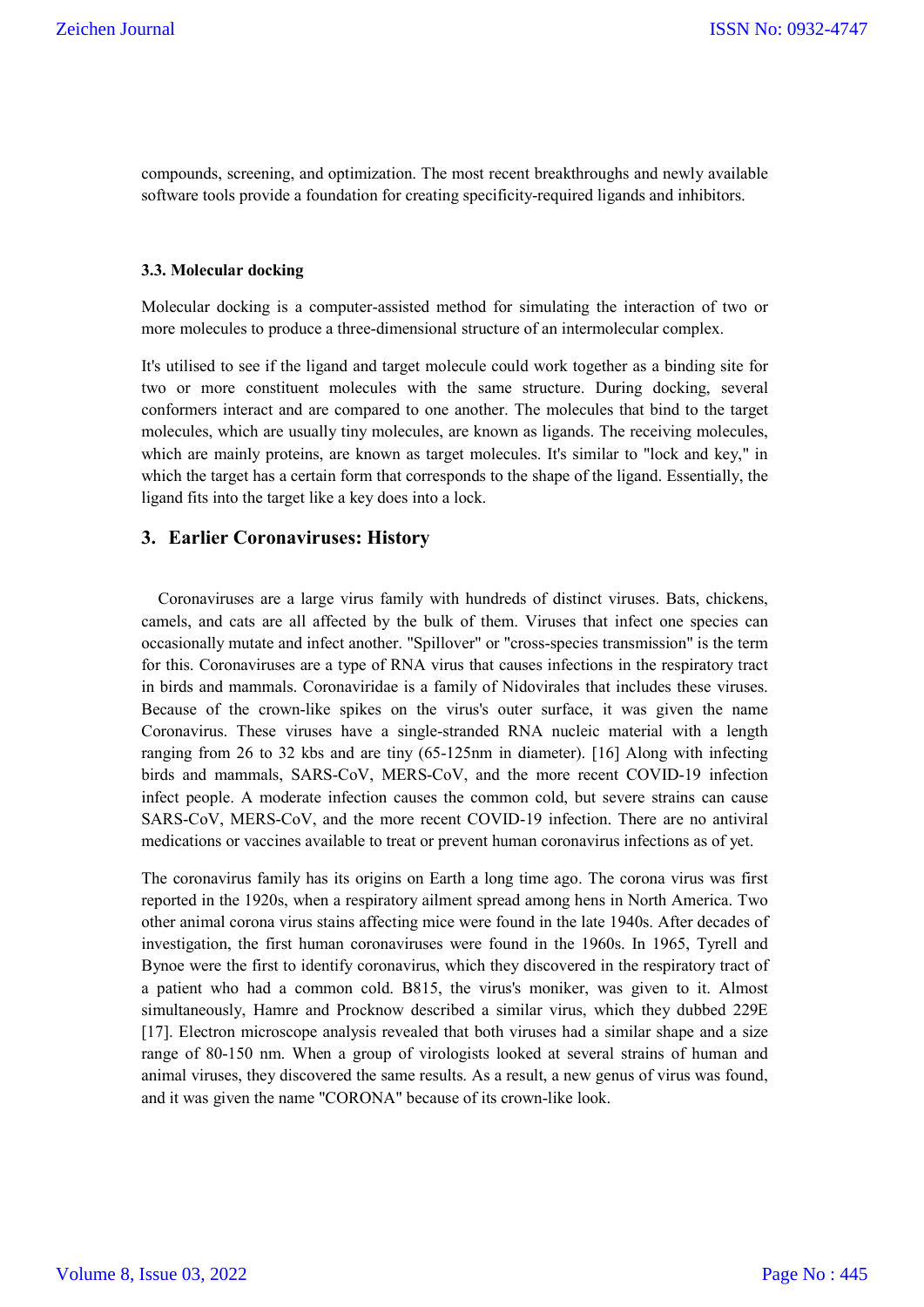Seven distinct coronaviruses are currently infecting humans. Four are endemic (occurring exclusively in a single group of people or in a specific location) and normally produce only little illness, whereas three are significantly more serious and even fatal, as discussed below. In addition, coronaviruses are commonly divided into three groups, as shown in the table: 1.

| Category                   | <b>Coronavirus</b>                                                         |
|----------------------------|----------------------------------------------------------------------------|
|                            |                                                                            |
| Group I ( $\alpha$ -CoVs)  | 229E and other similar viruses                                             |
| Group II ( $\beta$ -CoVs)  | OC43                                                                       |
| Group III $(\gamma$ -CoVs) | (IBV) Avian infectious bronchitis virus<br>and other related avian viruses |

**Table 1. Category of Human and Animal Coronaviruses**

### **4.1. Severe Acute Respiratory Syndrome (SARS)**

SARS, or severe acute respiratory syndrome, began in small mammals and was later spread to humans. It was the first new disease to develop in the twenty-first century that was both severe and easily transmissible, and it had a clear ability to spread via international air transport routes. SARS was first discovered in Southern China in 2002, and it soon spread over 29 nations in North America, South America, Europe, and Asia. In total, 8422 persons were infected in 32 nations, with 919 (11%) of them dying. [18] Between November 16, 2002 and June 3, 2003, 5328 cases were documented in China, with 349 (6.5%) deaths. in a flash Even SARS is thought to have originated in Himalayan palm civets, yet its cause remains unknown. Fever, chills, and body pains are among the symptoms of SARS, which can progress to pneumonia. SARS infection produces acute respiratory distress (severe breathing problems) and has a death rate of roughly 10%. [19]

### **4.2. Middle East Respiratory Syndrome (MERS)**

A new virus emerged towards the end of December 2012, affecting 2279 people, 806 of whom died. Middle East respiratory syndrome coronavirus was the virus in question (MERS-CoV). This virus posed a significant risk to those aged 50 to 59 years old. MERS began in camels and then spread to humans. The cellular receptor dipeptidyl peptidase 4 was the target (DPP4). [20] Fever, cough, and shortness of breath are common symptoms of this virus, which can lead to pneumonia. MERS has claimed the lives of about three or four out of every ten patients. MERS cases continue to emerge, particularly on the Arabian Peninsula; however, there have only been two confirmed MERS cases in the United States as of 2019, both in 2014. [21]

### **4.3 SARS-nCoV 2 – THE COVID-19 VIRUS**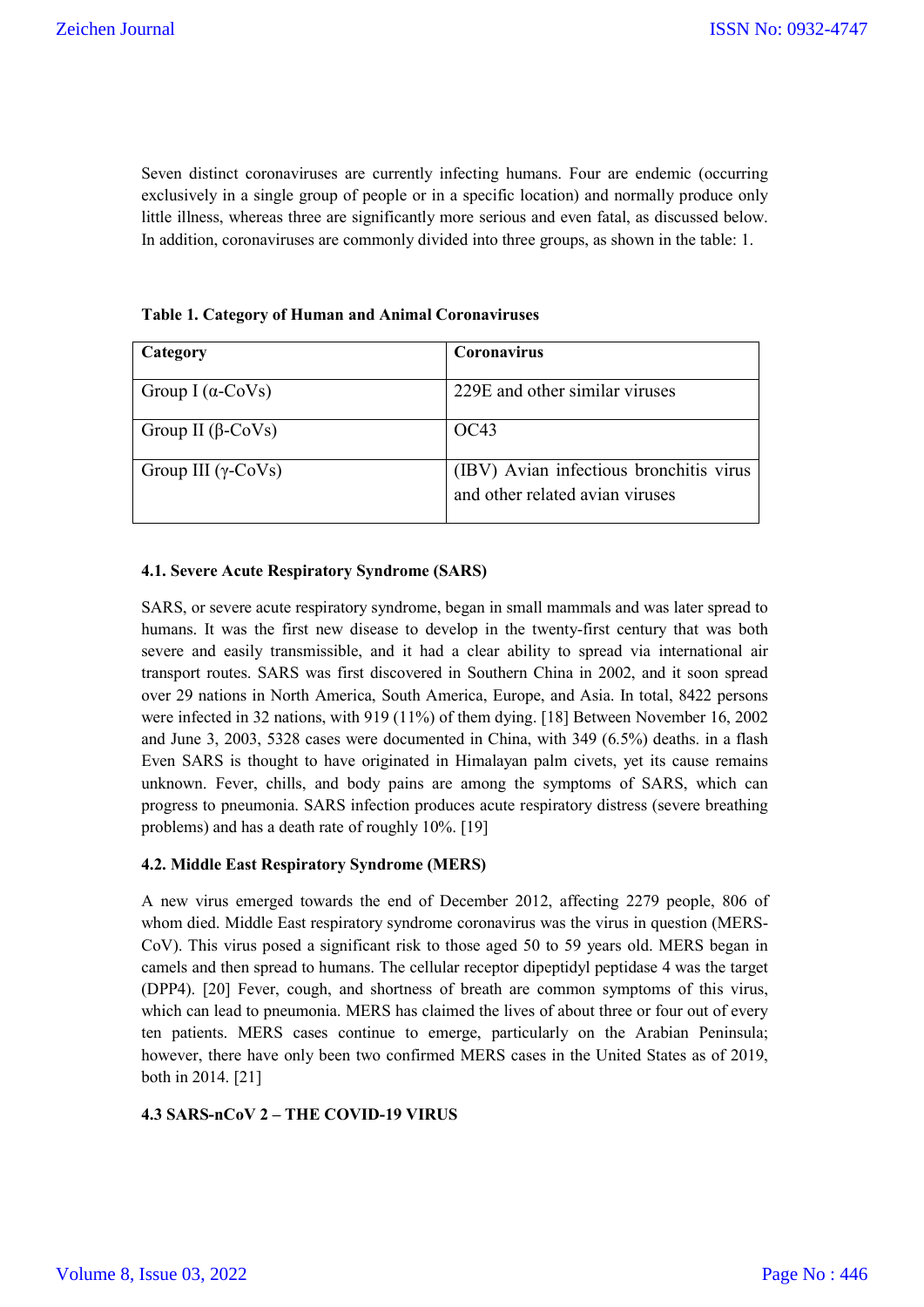A zoonotic coronavirus has crossed species to infect human populations for the third time in the last two decades. In Wuhan, China, this virus, also known as 2019-nCoV, was discovered for the first time. Surprisingly, this virus resembles infections caused by the SARS coronavirus (SARS-CoV) and the Middle East respiratory syndrome coronavirus (MERS-CoV). [22] Fever, trouble breathing, and, in the most severe cases, bilateral lung infiltration are signs of viral pneumonia, which are comparable to those of the two previous infective coronaviruses. The fast demise of the public health, clinical, and scientific communities resulted in the identification of the virus and sickness, as well as a grasp of the infection's epidemiology [23]. On the 9th of January 2020, the Chinese Center for Disease Control and Prevention (CDC) confirmed and declared the virus's likeness to new CoV after much uncertainty about the causative agent. 2019-nCoV is said to be identical to SARS-CoV and even more closely related to many bat Coronaviruses, according to reports. The nucleotide alignment suggests that this new virus belongs to CoV group 2B and is 80 percent similar to SARS. SARS-nCoV 2 causes COVID-19, an infectious disease that has now become a pandemic. The COVID-19 virus, according to the WHO, can persist for up to 72 hours on plastic and stainless steel. Furthermore, it can stay on copper for less than 4 hours and on cardboard for less than 24 hours.

## **4. Differences between SARS-nCoV AND SARS-nCoV 2**

 Both viruses are members of the same family and hence have a lot in common, aside from their structural similarities, such as the fact that they both infect lung alveolar epithelial cells by receptormediated endocytosis and employ the angiotensin converting enzyme II (ACE2) as an entrance receptor. [24] Despite significant similarities, SARS-CoV and SARS-CoV 2 have a number of differences, which are listed below:

|                              | <b>SARS-CoV 2</b>                            | <b>SARS-CoV</b>                            |
|------------------------------|----------------------------------------------|--------------------------------------------|
| <b>First detection place</b> | Wuhan, China                                 | Guangdong, China                           |
| <b>Incubation Period</b>     | of<br>$2-10$ years<br>(mean<br>$4-5$ days)   | of<br>$1-14$ years<br>(mean<br>$5.1$ days) |
| <b>Mortality</b>             | 4.6%                                         | 10.8%                                      |
| <b>Median Age</b>            | 59 years (range between 15<br>to $89$ years) | 35 years (range between 0 to<br>92)        |
| Male to female ratio         | 2.7:1                                        | 1:1.25                                     |
| <b>Deaths</b>                | 649K and still growing                       | 916                                        |

|--|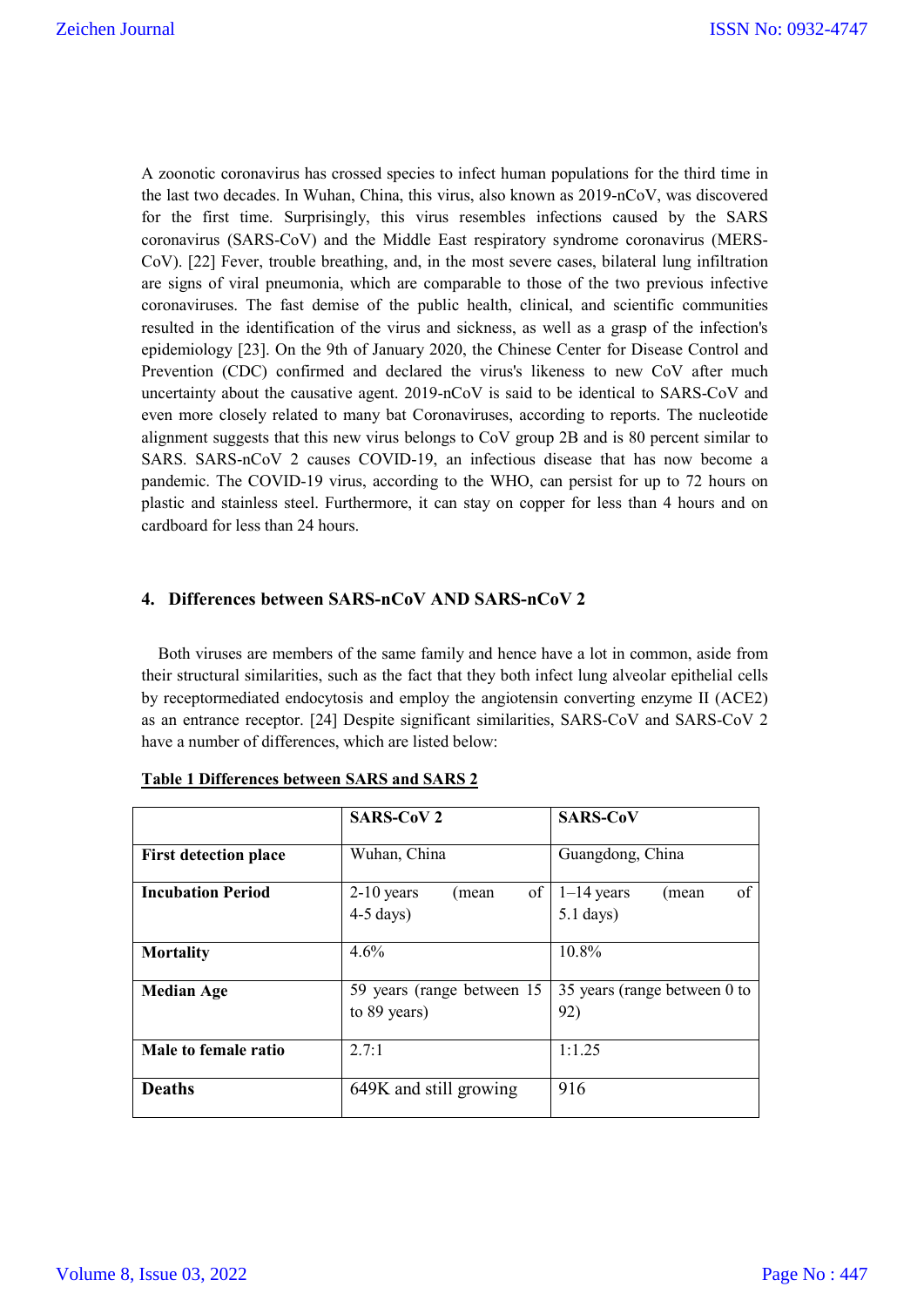| $\mathbf{R}_{0}$           | 1.4 to 2.5 (median: 1.95) |                   |
|----------------------------|---------------------------|-------------------|
| <b>Intestinal symptoms</b> | Rare                      | $20-25%$ of cases |

Table 2 shows that SARS and SARS 2 have differing incubation periods of 5.1 days and 4-5 days, respectively. Thus indicates that the time between being exposed to an illness and experiencing symptoms in the human body is this long. The COVID-19 virus has a lower fatality rate than SARS because SARS-CoV was highly lethal but not very transmissible, which is why it did not trigger a pandemic at the time.

The R0 value, commonly known as the 'Reproduction number,' determines how contagious and infectious a disease is. It indicates the average number of people who will become infected with an infectious disease after being exposed to one person who has the condition. As a result, the R0 with a median of 3.28 shows that each patient infects an extra 3.28 persons. [25]

Fever, cough, headache, shortness of breath, and breathing difficulties are common early signs of SARS and SARS 2. Diarrhea was recorded in roughly 20% to 25% of SARS patients at the time. Intestinal problems are rarely reported in COVID19 individuals. Furthermore, most SARS and COVID19 patients developed lymphopenia and had high levels of proinflammatory cytokines such as interleukin (IL) 1b and IL6 [26].

# **Structure and Parameters of SARS-CoV 2**

Coronaviruses are RNA viruses that are related to one another. These viruses can cause infections in the respiratory tract that vary from moderate to fatal. It belongs to the order Nidovirals, the coronaviridae family, and the coronavirinas subfamily. The method of phylogenetic clustering further divides it into alpha, beta, gamma, and delta Coronaviruses. Its genomic material is single-stranded RNA with a size range of 26-32 kilobases. To enter the host cell, these viruses bind to receptors on cell membranes. By modifying the genomic sequence within the cell, they take over the machinery and make viruses. They reproduce in order to produce a vast number of copies. This enormous number of copies then impacts other cells, causing serious changes in our body's respiratory organs. Accessory proteins found in Corona do not help with replication. Corona's genetic material is protected by a helical symmetry nucleocapsid. They have distinctive club-shaped spikes that help Coronaviruses adhere to the cell receptors of their hosts.

SARS-CoV-2 is a coronavirus with a genome of 29,903 bytes of single-stranded RNA (ss-RNA). Beta-Coronaviruses typically create an 800 kDa polypeptide during genome transcription. This polypeptide is broken by proteases to produce a variety of proteins. Papain-like protease (PLpro) and 3-chymotrypsin-like protease are responsible for the proteolytic processing (3CLpro). The 3CLpro cleaves the polyprotein at 11 different places, resulting in a variety of non-structural proteins that are critical for virus particle replication [27]. Multiple sequence alignment revealed that 3CLpro was preserved with 100% identity across the entire SARS-CoV 2 genome. The SARS-CoV-2 3CLpro polypeptide is 306 amino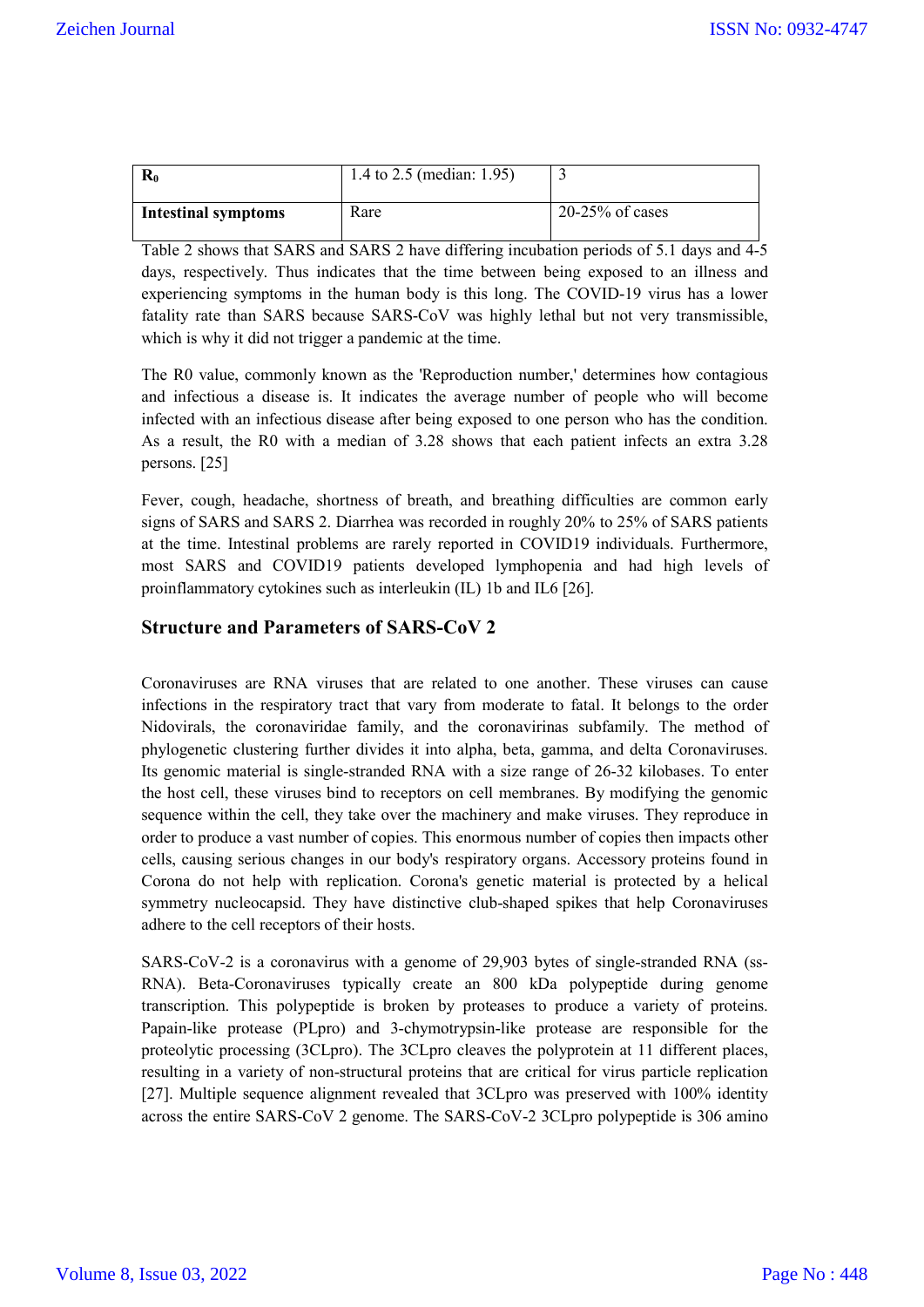acids long, has a molecular weight of 33,796.64 Da, and a GRAVY score of 0.019, according to the study. As a result, the protein is classified as a stable, hydrophilic molecule capable of forming hydrogen bonds [28].

# **Target Cells**

Data was retrieved from human protein databases to reveal SARS-CoV 2 neurovirulence and ACE2 expression in neurological tissue. Literature and mammalian tissue expression databases provide the majority of evidence for ACE2 expression in the brain. As a result, the neurotropic effects of SARS-CoV-2 have been investigated, as well as its contribution to the morbidity and death of COVID-19 patients.

The brain has ACE 2 receptors, which can be found on glial cells and neurons, making them a possible target for COVID-19. The role of SARS-neurotropic CoV-2's potential in patients is still unknown. The 2019-nCoV spike protein ectodomain had a 10–20-fold higher ACE2 binding affinity than the SARS-CoV spike protein. [29]

The cribriform plate of the ethmoid bone has a systemic circulation that might lead to brain involvement. One of the characteristics that may increase the interaction of the COVID-19 virus spike protein with ACE2 produced in the capillary endothelium is the slow movement of blood inside the microcirculation. Despite the fact that cerebral damage may cause COVID-19 disease, it appears that the overall dysregulation of homeostasis caused by pneumonic, renal, cardiovascular, and circulatory damage is what causes COIVD-19 to be fatal in patients. COVID-19 viral access to the brain via the transcranial route could have been the situation in a recently described hyposmia patient and COVID-19 cases of abrupt respiratory failure. [30] The virus is thought to be able to go from the periphery to the CNS via retrograde neuronal transport and synaptic connections, particularly through lung vagal nerve afferents. [31]

### **5. Various Modes of Transmission of Covid-19**

Every living thing is currently terrified of the fatal corona virus. Furthermore, an individual has no knowledge how it spreads or what the symptoms are. In general, a virus can be transmitted through direct and indirect contact, droplets that can be sprayed for short-range transmission, and aerosol for long-range transmission. The virus-infected mucus, which contains huge droplets, is a main mechanism of transmission. To avoid the transmission of COVID-19, we must keep a social distance of 6 feet. In the case of air currents, virus-laden little aerosolized droplets can stay in the air for a long period and travel great distances, whereas larger respiratory droplets can only travel short distances and stay in the air for a short time. According to the World Health Organization, respiratory diseases can be spread through droplets of various sizes. COVID-19 is largely transferred among humans through respiratory droplets and contact routes, according to existing data. The SARS COV-2 aerosol can travel a maximum distance of 4 metres (13 ft). The virus can survive in aerosols for up to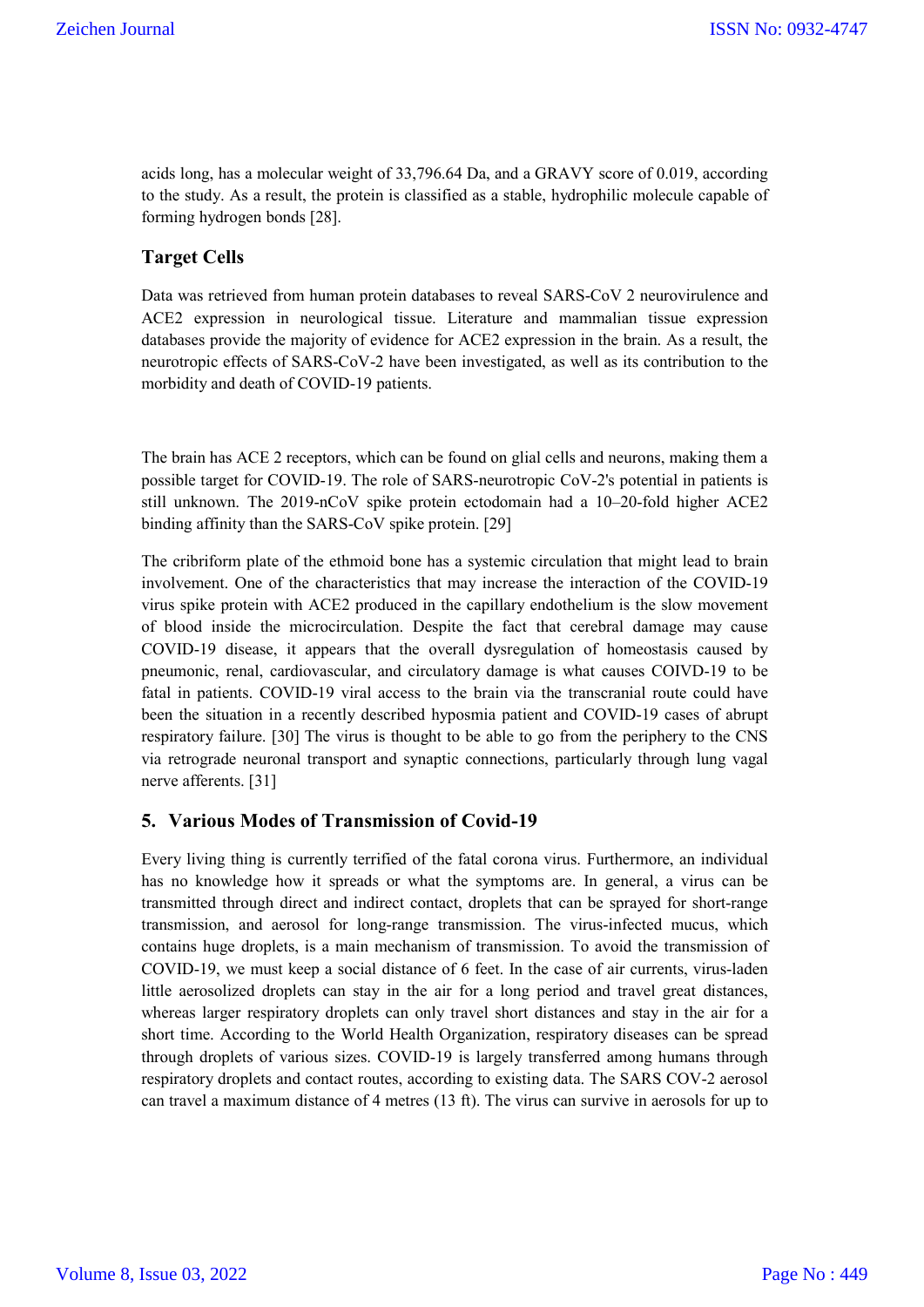three hours. There's a potential the virus will spread if you touch a surface or object that has the virus on it from an infected person.[32]

# DURATION OF CONTAMINATION ON OBJECTS AND SURFACES: [32]

- $\triangleright$  Plastic : up to 2-3 days
- $\triangleright$  Stainless Steel : up to 2-3 days
- $\triangleright$  Cardboard : up to 1 day
- $\triangleright$  Copper : up to 4 hours

It's vital to remember that the identification of RNA in environmental samples using polymerase chain reaction (PCR) or PCR-based assays isn't always indicative of a living, transmissible virus. It can also spread via fomite, fecal-oral, blood-borne, mother-to-child, and animal-to-human transmission.

Hands should be washed often with soap and water or an alcohol-based sanitizer to avoid the current situation. According to reports, the COVID-19 is caused by people talking, shouting, dancing, or singing with their colic in a closed environment such as hotels, nightclubs, worship places such as temples, mosques, and churches, and workplaces where people used to talk, yell, dance, or sing with their colic. During this time, aerosol transmission between people occurs primarily in crowded and improperly ventilated interior areas where the sick person used to come and spend longer periods of time with other people, where it cannot be ruled out. We can't even guarantee that we'll be able to defeat COVID-19 because it can propagate in any case. Hands should be washed regularly and thoroughly, and the mask should be worn at all times while standing at least 1 metre away. People who are asymptomatic can also spread the infection. Infected people can spread the virus even if they don't show any symptoms. Even those who have been diagnosed with COVID-19 but do not exhibit any symptoms must be isolated to restrict their interaction with others. COVID-19 is a new form of disease, according to WHO officials, and they are all eagerly awaiting new information day by day. [33]

The COVID-19 transmission brief outlines how the virus spreads among humans and the implications for preventive measures that must be taken. An individual should always check to see if they are safe, and should always listen to the government and follow the preventive measures to avoid disease. As a result, we are forced to break the chain.

# **Current Drugs**

### **9.1. REMDESIVIR**

REMDESIVIR, also known as GS-5734, is an Adenosine Triphosphate (ATP) analogue prodrug. It has the potential to be employed as an antiviral agent against a range of different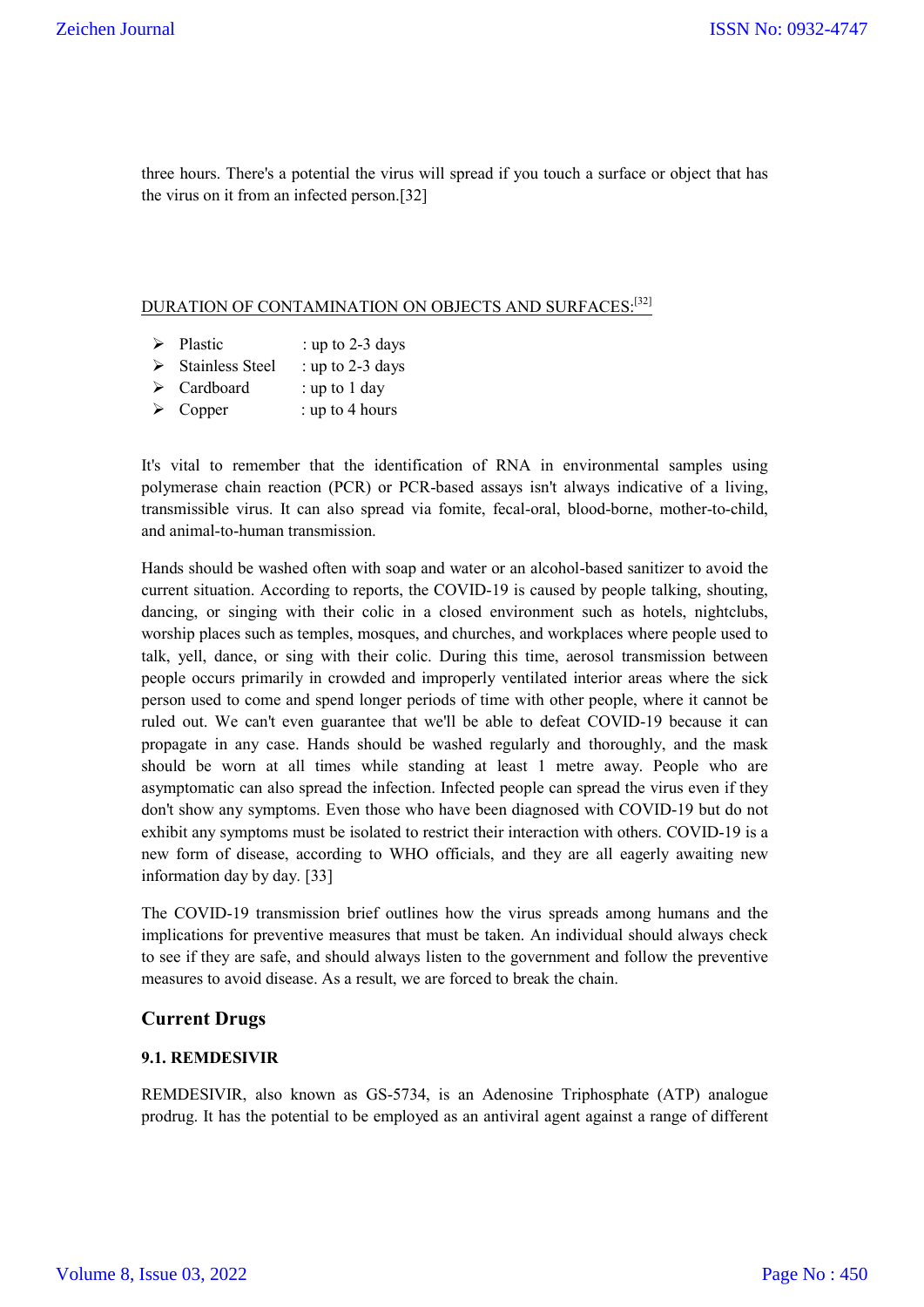viruses, primarily RNA viruses. It is broken down into its basic active form, GS-441524, because it is a prodrug. REMDESIVIR is being studied as a possible treatment for SARS COV-2, the corona virus that causes COVID-19. On May 1, 2020, the FDA granted it an emergency use authorization. A broad spectrum antiviral prodrug with significant in vitro antiviral activity against a variety of RNA viruses, including Ebola, MERS-COV, and SARS-COV. In human clinical trials, it is now employed in the phase 111 procedure of identifying COVID-19. As an ANTICORONAVIRAL AGENT, it is extremely important. It's made up of a carboxylic ester, pyrrolotriazine, nitrile, phosphoramidate ester, C-nucleoside, and aromatic amine. They're all descended from GS-441524. [34]

The medicine is offered in the form of a 100mg injectable for COVID-19 patients. As these states are the epicentre of the virus outbreak, the business has given 166 medications to Maharashtra hospitals and 53 to national capitals. REMDESIVIR is the only medicine approved for use in the treatment of adults and other paediatric patients who have been hospitalised with COVID-19 infections, whether suspected or proven.

#### **9.2 DEXAMETHASONE**

DEXAMETHASONE, also known as corticosteroids, has anti-inflammatory and immunosuppressive properties. According to preliminary studies from the World Health Organization, the medication has been proven to lower mortality by approximately one-third for patients on ventilators and by around one-fifth for persons who merely require oxygen. DEXAMETHASONE was administered as a liquid, pill, or injectable preparation at a count dose of 6 mg per day for ten days. Women who were pregnant or breastfeeding were given randomised prednisolone, a milder corticosteroid with a 40mg dose in the mouth. DEXAMETHASONE has been found as an injectable formulation for the treatment of respiratory distress syndrome in newborns. The WHO has given it their stamp of approval. In comparison to the others, it is generally safe. DEXAMETHASONE has a favourable benefitrisk profile only in patients with severe types of pneumonia, whereas those with non-severe pneumonia have a lower benefit-risk profile. Higher daily doses of DEXAMETHASONE have been used for other indications for a long time and are also safe. DEXAMETHASONE is now available all over the world. It is an off-patent drug that has been used in a variety of forms for many years, including tablets, liquid solutions, and injections. They are both simple to obtain and effective.

#### **9.3.HYDROXYCHLOROQUINE**

 The 4-aminoquinoline HYDROXYCHLOROQUINE exhibits immunosuppressive, antiautophagy, and antimalarial properties. It's a chloroquine derivative with anti-inflammatory and antimalarial properties. In systmic lupus erythematosus and rheumatoid arthritis, it is utilised as an anti-rheumatologic drug. This medicine is extremely effective against the erythrocytic forms of Plasmodium vivax and Plasmodium malariae. It is effective against Plasmodium falciparum strains, but not against Plasmodium falciparum gametocytes. The parasite's erythrocytes have been found to take up HYDROXYCHLOROQUINE into acidic food vacuoles. It's a chemotherapeutic drug that's often used to treat malarial parasites that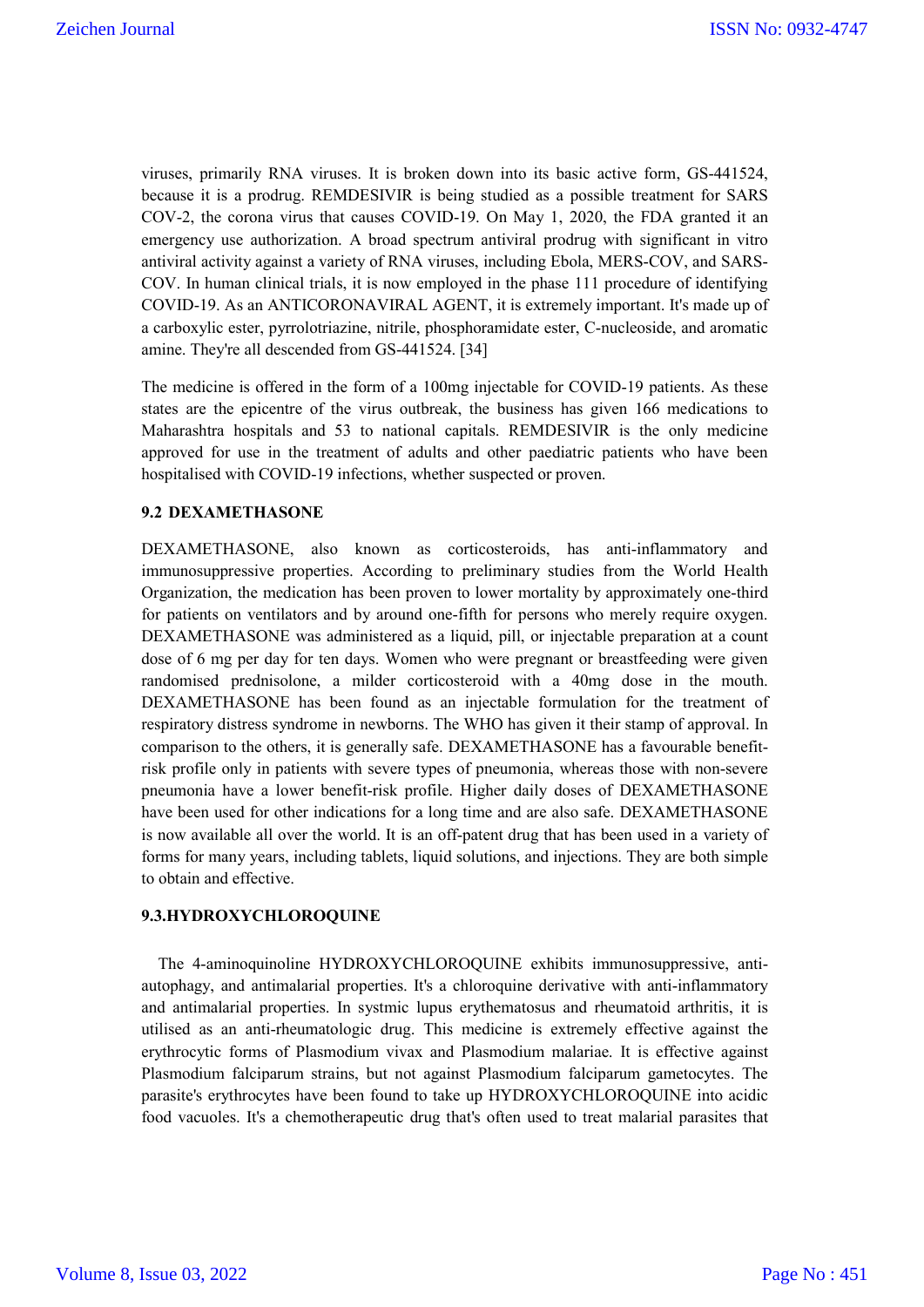take the erythrocytic form. This raises the pH of the parasites' acid vesicles by slowly interfering with vesicle synthesis and inhibiting the phospholipid metabolism that must occur. This medicine inhibits the erythrocytic stage of plasmodium formation when used as a suppressive therapy.

#### **Global Efforts on Vaccine**

 Is India capable of defeating COVID-19? We are all very happy to announce that India is home to one of the top pharmacies on the planet. India supplies over 60% of the vaccines used around the world. India has played a key role in the development of a vaccine to combat COVID-19 and has a large portion of the global effort to create the vaccine. The government, in partnership with business organisations, is attempting to expedite the approval process that is required for the development of a potential COVID vaccine. India is a key player in the development of a COVID-19 vaccine. Many clinical trials are under underway across the country to determine the efficacy of these prospective vaccines. The government has vowed to promote all of the country's basic needs at various levels. In addition, the government will ensure and assist the regulatory process for vaccine development. Companies such as BHARAT BIOTECH and ZYDUS CADILLA have received government approval and are conducting human clinical trials. COVAXIN, a vaccine for COVID-19, was developed by BHARAT BIOTECH and the Indian Council of Medical Research (ICMR). [35] Meanwhile, the Department of Biotechnology has partially sponsored the ZYDUS vaccine known as ZYCOV-D. Furthermore, Serum Institute, a well-known Indian pharmaceutical company, has won a deal with Astra Zeneca, a British pharmaceutical company, to supply one billion doses of the COVID-19 vaccine developed by Oxford University. This vaccine is currently in the third stage of human clinical trials. The Indian government has stated that developing a COVID-19 vaccine is the most difficult task it faces. According to the Director of the Apex Medical Research Institute, the medicine used in the United States was primarily created in India. This alone demonstrates India's importance in the field of pharmacy. [36] People's safety and interests are of paramount significance to the ICMR. They also stated that the Drug Controller General of India has approved 12 clinical trial locations, such as medical institutes and hospitals, for performing different phase trials on humans for COVID-19 vaccine, 'COVAXIN,' based on past clinical research. The ICMR has declared that BHARAT BIOTECH plans to enrol 375 people in the first phase and 750 people in the second phase. We are all waiting for the vaccine to be approved for general use, which is contingent on the results of human clinical trials. The SARS-CoV-2 strain identified by the ICMR was used to develop this vaccine (National Institute of Virology, Pune).

The ASTRA ZENECA, or Oxford vaccine, has showed encouraging results in human testing, and Oxford University officials have stated that they will apply for a permission to conduct studies in India as well. They will conduct trials for the vaccine in India as soon as they receive clearance. The authorities have stated in the present report that they expect to obtain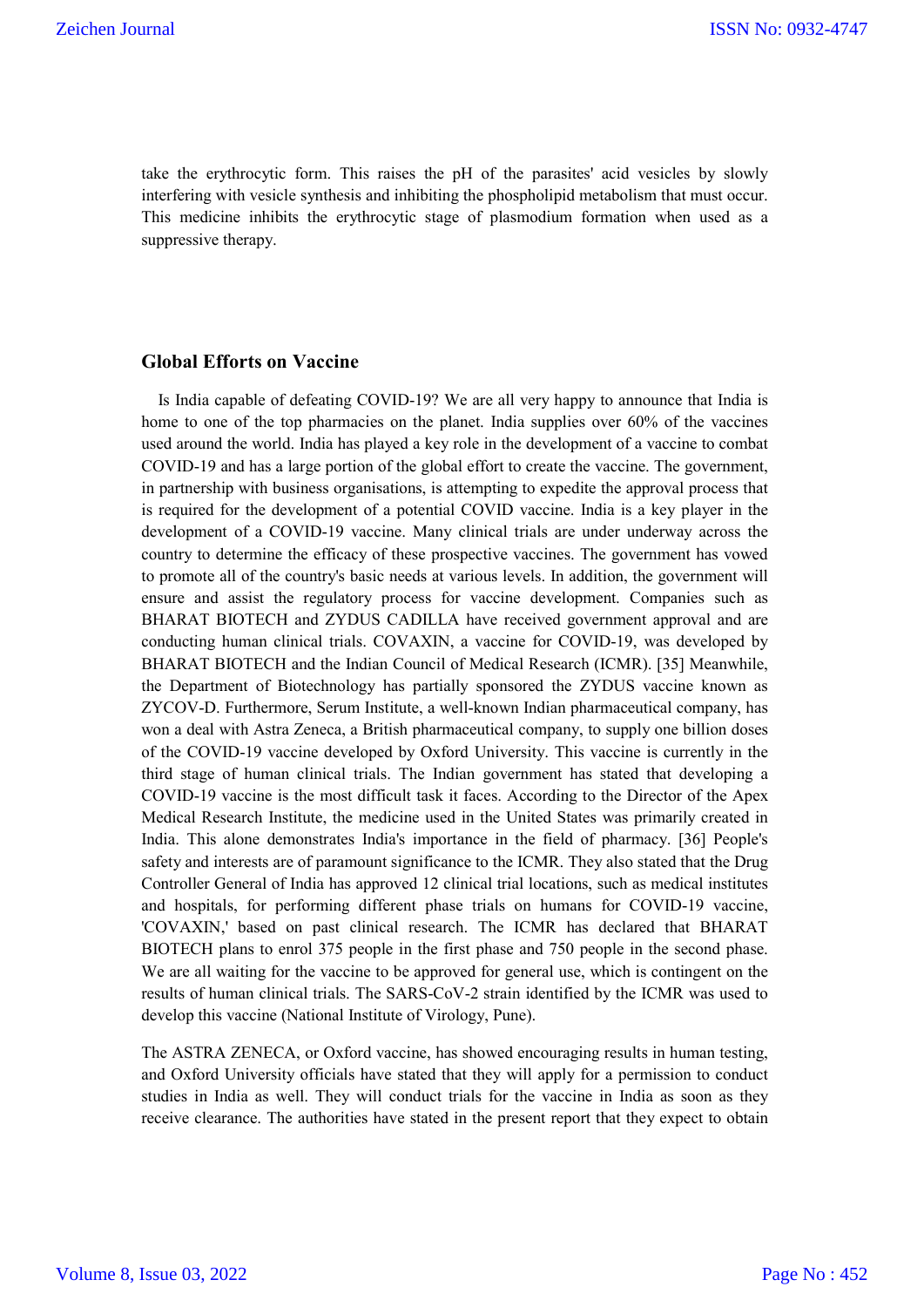one billion doses of ASTRA ZENECA, the Oxford vaccine, over the next year. They intend to begin human clinical trials in India in August 2020, and they intend to market these vaccines to India and other low-income countries throughout the world.

## **Conclusion**

We've given you an overview of how drug discovery works and how it gets started in this article. When a vaccine is made, it goes through a lot of steps, which can be dangerous and expensive. It also benefits those who are in need. We can only hope that everyone will be able to resume their usual lives as soon as possible. Let's hoping India recovers quickly from COVID-19. Modern technology not only saves time and effort for researchers, but it also makes other areas of drug discovery easier. Researchers' joint efforts, as well as internet accessibility, will provide them more control over experimental data. It provides a flexible approach to conducting an experiment, which is important in difficult circumstances like the one people are facing today. COVID-19 has caused devastation, and a speedy cure, such as a therapeutic treatment, is required to bring this epidemic to an end. With the support of technology advancements and increasing computer capacity, it has pursued researchers to develop a new medicine for quick antiviral treatment. Many clinical trials are being place at various levels around the world to give the vaccine a name. It is not an exaggeration to argue that the digital world holds the future of drug research.

#### **Declaration**

The manuscript has been prepared through contributions of all authors. All authors have given approval to the final version of the manuscript. All authors declare that they have no conflicts of interest.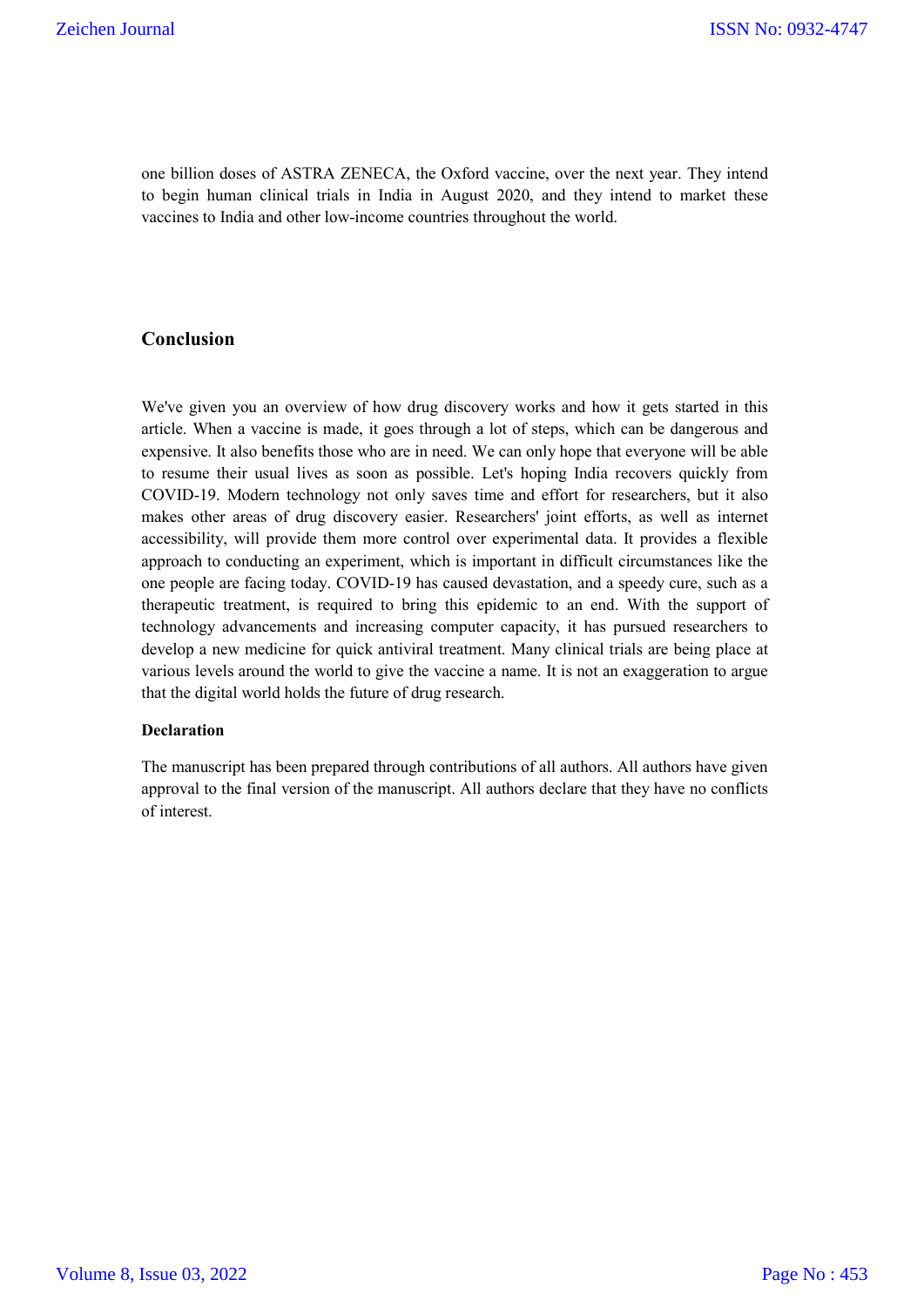# **References**

**[1]** Burrows, W. (n.d.). Encyclopedia Britannica . Retrieved from https://www.britannica.com/science/disease.

**[2]** P. Muntha, "Research and Reviews: Journal of Pharmacy and Pharmaceutical Sciences Drug Discovery & Development-A Review," vol. 5, p. 135, 2016.

**[3]** G. Li *et al.*, "Coronavirus infections and immune responses," *Journal of Medical Virology*, vol. 92, no. 4, pp. 424–432, Apr. 2020, doi: 10.1002/jmv.25685.

**[4]** Drug development and diagnostics. (n.d.). Retrieved from https://drugdevelopment.fi/drug-development/hit-to-lead/.

**[5]** P. Imming, C. Sinning, and A. Meyer, "Drugs, their targets and the nature and number of drug targets," *Nature Reviews Drug Discovery*, vol. 5, no. 10, pp. 821–834, Oct. 2006, doi: 10.1038/nrd2132.

**[6]** D. E. Salazar and G. Gormley, "Modern Drug Discovery and Development," in *Clinical and Translational Science*, Elsevier, 2017, pp. 719–743. doi: 10.1016/B978-0-12-802101- 9.00041-7.

**[7]** J. Hughes, S. Rees, S. Kalindjian, and K. Philpott, "Principles of early drug discovery," *British Journal of Pharmacology*, vol. 162, no. 6, pp. 1239–1249, Mar. 2011, doi:10.1111/j.1476-5381.2010.01127.x.

**[8]** North East Biolab. (n.d.). Retrieved from https://www.nebiolab.com/drug-discovery-anddevelopment-process/#.

**[9]** L.E. Lansdowne, "Exploring the Drug Development Process", March, 2020, https://www.technologynetworks.com/drugdiscovery/articles/ exploring-the-drugdevelopment-process-331894 .

**[10]** Bio Rad. (n.d.). Retrieved from https://www.bio-rad.com/en-in/applicationstechnologies/lead-discovery-screening-optimization?ID=NU4EXR4VY.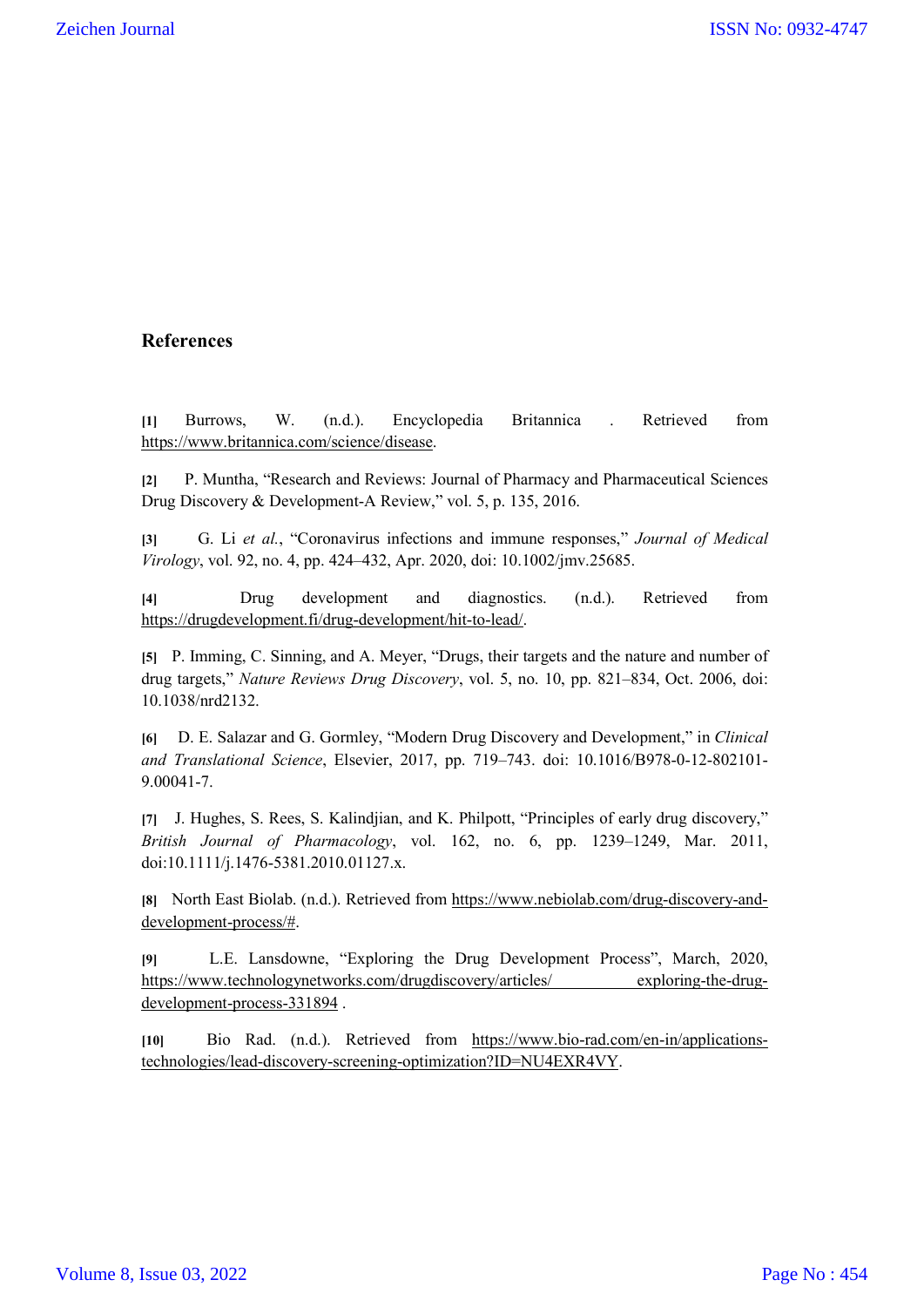**[11]** IRBM. (n.d.). Retrieved from https://www.irbm.com/capabilities/drug-discovery/leadoptimization/.

**[12]** The Pharmaceutical Journal. (n.d.). Retrieved from https://www.pharmaceuticaljournal.com/?firstPass=false.

**[13]** Horizny, C. (2019). THE DRUG DISCOVERY PROCESS. Taconic Models for Life.

**[14]** The Drug Development Process. (2018, 04 01). Retrieved from https://www.fda.gov/patients/learn-about-drug-and-device-approvals/drug-developmentprocess.

**[15]** Investigational New Drug (IND) Applications, https://www.fda.gov/drugs/typesapplications/investigational-new-drug-ind-application

**[16]** J. MA, "Coronavirus (COVID-19): History, Current Knowledge and Pipeline Medications," *International Journal of Pharmaceutics & Pharmacology*, vol. 4, no. 1, pp. 1– 9, Mar. 2020, doi: 10.31531/2581-3080.1000140.

**[17]** D. Hamre and J. J. Procknow, "A New Virus Isolated from the Human Respiratory Tract.," *Experimental Biology and Medicine*, vol. 121, no. 1, pp. 190–193, Jan. 1966, doi: 10.3181/00379727-121-30734.

**[18]** jaxj K. MCINTOSH, A. Z. KAPIKIAN, H. C. TURNER, J. W. HARTLEY, R. H. PARROTT, and R. M. CHANOCK, "SEROEPIDEMIOLOGIC STUDIES OF CORONAVIRUS INFECTION IN ADULTS AND CHILDREN1," *American Journal of Epidemiology*, vol. 91, no. 6, pp. 585–592, Jun. 1970, doi: 10.1093/oxfordjournals.aje.a121171.

**[19]** A. F. Bradburne, M. L. Bynoe, and D. A. Tyrrell, "Effects of a 'new' human respiratory virus in volunteers.," *BMJ*, vol. 3, no. 5568, pp. 767–769, Sep. 1967, doi: 10.1136/bmj.3.5568.767.

**[20]** n S. Krishnamoorthy, B. Swain, R. S. Verma, and S. S. Gunthe, "SARS-CoV, MERS-CoV, and 2019-nCoV viruses: an overview of origin, evolution, and genetic variations," *VirusDisease*, vol. 31, no. 4, pp. 411–423, Dec. 2020, doi: 10.1007/s13337-020-00632-9.

**[21]** Y. Yang *et al.*, "The deadly coronaviruses: The 2003 SARS pandemic and the 2020 novel coronavirus epidemic in China," *Journal of Autoimmunity*, vol. 109. Academic Press, May 01, 2020. doi: 10.1016/j.jaut.2020.102434.

**[22]** Centers for Disease Control and Prevention. Available at http://www.cdc.gov/ncidod/sars/index.htm/ .

**[23]** World Health Organisation (WHO)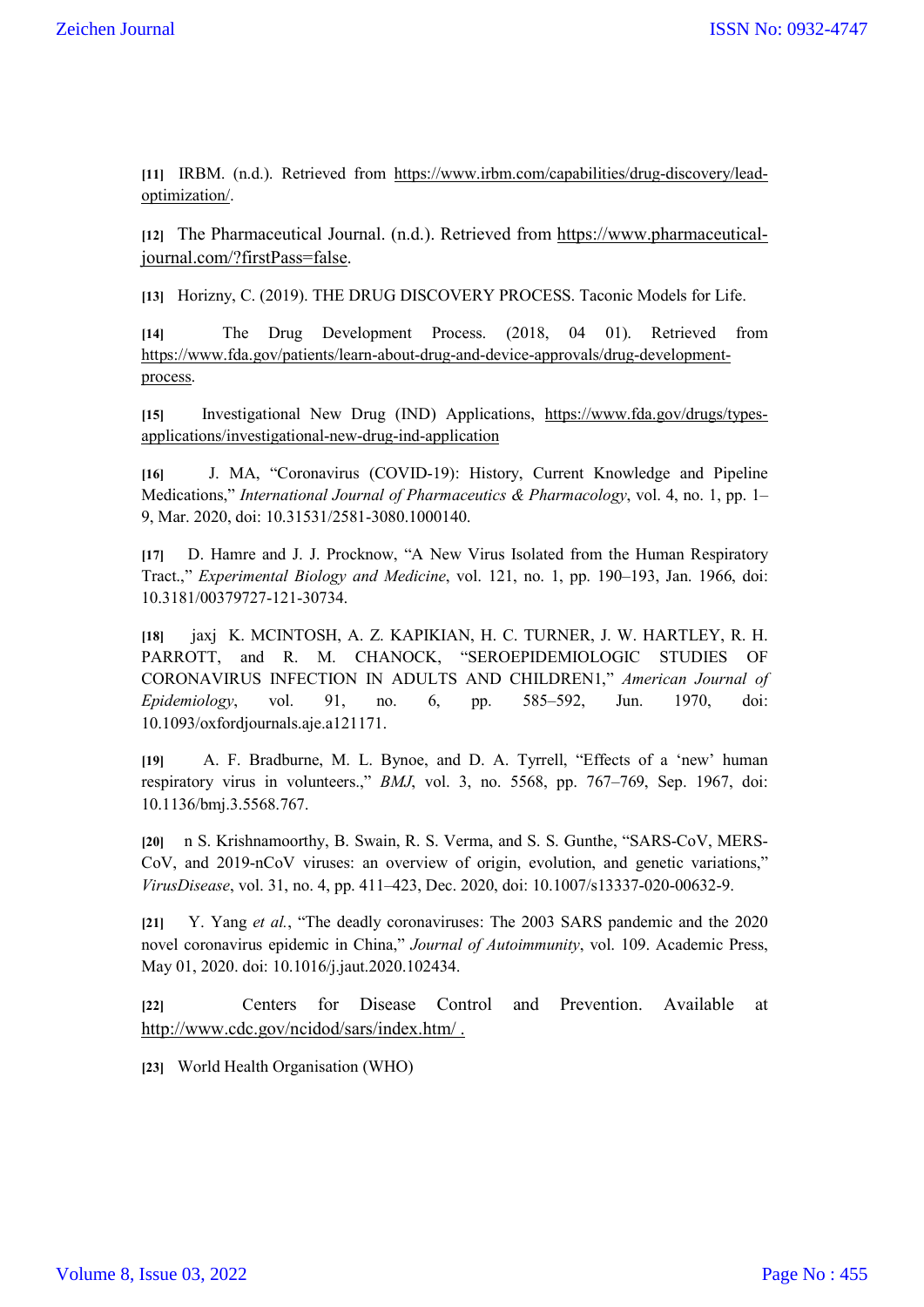**[24]** J. F. W. Chan, K. S. M. Li, K. K. W. To, V. C. C. Cheng, H. Chen, and K.-Y. Yuen, "Is the discovery of the novel human betacoronavirus 2c EMC/2012 (HCoV-EMC) the beginning of another SARS-like pandemic?," *Journal of Infection*, vol. 65, no. 6, pp. 477–489, Dec. 2012, doi: 10.1016/j.jinf.2012.10.002.

**[25]** Wuhan Municipal Health Commission. Wuhan Municipal Health and Health Commission's Briefing on the Current Pneumonia Epidemic Situation in Our City. Available online: http://wjw.wuhan.gov.cn/front/web/showDetail/2019123108989/ .

**[26]** T. P. Velavan and C. G. Meyer, "The COVID‐19 epidemic," *Tropical Medicine & International Health*, vol. 25, no. 3, pp. 278–280, Mar. 2020, doi: 10.1111/tmi.13383.

**[27]** A. Caldaria *et al.*, "<scp>COVID</scp> ‐19 and <scp>SARS</scp> : Differences and similarities," *Dermatologic Therapy*, vol. 33, no. 4, Jul. 2020, doi: 10.1111/dth.13395.

**[28]** E. Prompetchara, C. Ketloy, and T. Palaga, "Immune responses in COVID-19 and potential vaccines: Lessons learned from SARS and MERS epidemic," *Asian Pacific Journal of Allergy and Immunology*, 2020, doi: 10.12932/AP-200220-0772.

**[29]** M. Tahir ul Qamar, S. M. Alqahtani, M. A. Alamri, and L.-L. Chen, "Structural basis of SARS-CoV-2 3CLpro and anti-COVID-19 drug discovery from medicinal plants," *Journal of Pharmaceutical Analysis*, vol. 10, no. 4, pp. 313–319, Aug. 2020, doi: 10.1016/j.jpha.2020.03.009.

**[30]** A. M. Baig, A. Khaleeq, U. Ali, and H. Syeda, "Evidence of the COVID-19 Virus Targeting the CNS: Tissue Distribution, Host–Virus Interaction, and Proposed Neurotropic Mechanisms," *ACS Chemical Neuroscience*, vol. 11, no. 7, pp. 995–998, Apr. 2020, doi: 10.1021/acschemneuro.0c00122.

**[31]** Y. Li, W. Bai, and T. Hashikawa, "The neuroinvasive potential of SARS‐CoV2 may play a role in the respiratory failure of COVID‐19 patients," *Journal of Medical Virology*, vol. 92, no. 6, pp. 552–555, Jun. 2020, doi: 10.1002/jmv.25728.

**[32]** SARS-CoV-2 TRANSMISSION ; http://www.worldometers.infohttps://www.cdc.gov/coronavirus/2019-ncov/science/sciencebriefs/sars-cov-2-transmission.html#

**[33]** M. Jayaweera, H. Perera, B. Gunawardana, and J. Manatunge, "Transmission of COVID-19 virus by droplets and aerosols: A critical review on the unresolved dichotomy," *Environmental Research*, vol. 188, p. 109819, Sep. 2020, doi: 10.1016/j.envres.2020.109819.

**[34]** R. T. Eastman *et al.*, "Remdesivir: A Review of Its Discovery and Development Leading to Emergency Use Authorization for Treatment of COVID-19," *ACS Central Science*, vol. 6, no. 5, pp. 672–683, May 2020, doi: 10.1021/acscentsci.0c00489.

**[35]** India Becomes One of Frontrunners in Global Effort to Develop covid vaccine by dd news; ddnews.gov.in.